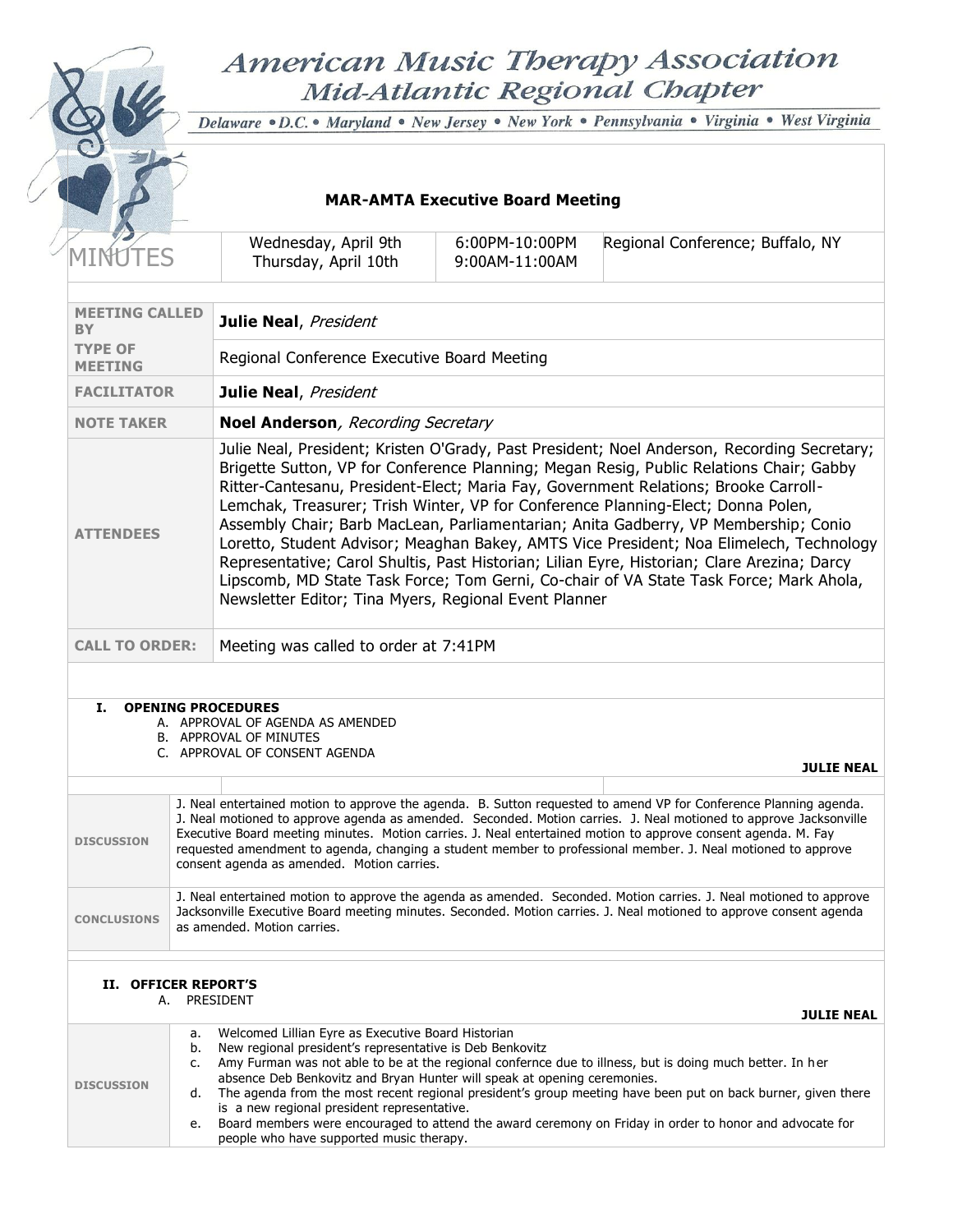|                     | Advocacy award winner was chosen from a blind panel, and selected unanimously. Sheila Konar is the<br>i.<br>award winner this year.<br>f. Barb McLean will be resigning after this conference. Gratitude was shown for her commitment and<br>service on the board.                                                                                                                                                                                                                                                                                                                                                                                                                                                                                                                                                                                                                                                          |                           |                                            |
|---------------------|-----------------------------------------------------------------------------------------------------------------------------------------------------------------------------------------------------------------------------------------------------------------------------------------------------------------------------------------------------------------------------------------------------------------------------------------------------------------------------------------------------------------------------------------------------------------------------------------------------------------------------------------------------------------------------------------------------------------------------------------------------------------------------------------------------------------------------------------------------------------------------------------------------------------------------|---------------------------|--------------------------------------------|
| <b>CONCLUSIONS</b>  | None.                                                                                                                                                                                                                                                                                                                                                                                                                                                                                                                                                                                                                                                                                                                                                                                                                                                                                                                       |                           |                                            |
| <b>ACTION ITEMS</b> |                                                                                                                                                                                                                                                                                                                                                                                                                                                                                                                                                                                                                                                                                                                                                                                                                                                                                                                             | <b>PERSON RESPONSIBLE</b> | <b>DEADLINE</b>                            |
| None indicated.     |                                                                                                                                                                                                                                                                                                                                                                                                                                                                                                                                                                                                                                                                                                                                                                                                                                                                                                                             |                           |                                            |
|                     | <b>B. PAST PRESIDENT</b>                                                                                                                                                                                                                                                                                                                                                                                                                                                                                                                                                                                                                                                                                                                                                                                                                                                                                                    |                           | <b>KRISTEN O'GRADY</b>                     |
| <b>DISCUSSION</b>   | Working on nomination committee members and soliciting new board members.                                                                                                                                                                                                                                                                                                                                                                                                                                                                                                                                                                                                                                                                                                                                                                                                                                                   |                           |                                            |
| <b>CONCLUSIONS</b>  | None.                                                                                                                                                                                                                                                                                                                                                                                                                                                                                                                                                                                                                                                                                                                                                                                                                                                                                                                       |                           |                                            |
| <b>ACTION ITEMS</b> |                                                                                                                                                                                                                                                                                                                                                                                                                                                                                                                                                                                                                                                                                                                                                                                                                                                                                                                             | <b>PERSON RESPONSIBLE</b> | <b>DEADLINE</b>                            |
|                     | Obtain nominees for EB positions.                                                                                                                                                                                                                                                                                                                                                                                                                                                                                                                                                                                                                                                                                                                                                                                                                                                                                           | K. O'Grady                |                                            |
|                     | Obtain members for nomination committee.                                                                                                                                                                                                                                                                                                                                                                                                                                                                                                                                                                                                                                                                                                                                                                                                                                                                                    | K. O'Grady                |                                            |
|                     | <b>C. PRESIDENT-ELECT</b>                                                                                                                                                                                                                                                                                                                                                                                                                                                                                                                                                                                                                                                                                                                                                                                                                                                                                                   |                           | <b>GABBY RITTER-CANTESANU</b>              |
| <b>DISCUSSION</b>   | Will be presenting constitution and by law changes at the membership meeting. Most are simple typo changes.<br>a.<br>President-elect position will now include the new duty to reach out to presidents of existing state organizations<br>b.<br>and provide reports between regional and state levels. It is hoped this will create more sense of collaboration<br>and partnership within the region.                                                                                                                                                                                                                                                                                                                                                                                                                                                                                                                       |                           |                                            |
| <b>CONCLUSIONS</b>  | None.                                                                                                                                                                                                                                                                                                                                                                                                                                                                                                                                                                                                                                                                                                                                                                                                                                                                                                                       |                           |                                            |
| <b>ACTION ITEMS</b> | <b>PERSON RESPONSIBLE</b><br><b>DEADLINE</b>                                                                                                                                                                                                                                                                                                                                                                                                                                                                                                                                                                                                                                                                                                                                                                                                                                                                                |                           |                                            |
|                     | Contact state organizations for reports.<br>Gabby Ritter-Cantesanu                                                                                                                                                                                                                                                                                                                                                                                                                                                                                                                                                                                                                                                                                                                                                                                                                                                          |                           |                                            |
|                     |                                                                                                                                                                                                                                                                                                                                                                                                                                                                                                                                                                                                                                                                                                                                                                                                                                                                                                                             |                           |                                            |
|                     | <b>D. VP OF CONFERENCE PLANNING</b>                                                                                                                                                                                                                                                                                                                                                                                                                                                                                                                                                                                                                                                                                                                                                                                                                                                                                         |                           | <b>BRIGETTE SUTTON &amp; CLARE AREZINA</b> |
|                     | Report in board book.                                                                                                                                                                                                                                                                                                                                                                                                                                                                                                                                                                                                                                                                                                                                                                                                                                                                                                       |                           |                                            |
|                     | Acknowledged and thanked everyone involved in conference planning. Registration is currently at 475 (final registration<br>was about 519). Sutton felt positive about the number of registrants.<br>a. CMTE policy update to address cancellations<br>ii. There is not a clear policy on when to cancel CMTEs.<br>iii. CMTE presenters are currently offered a stipend. However, we are most likely losing money no matter<br>how many individuals attend each CMTE.<br>iv. C. Arezina noted we break even at times when we give stipends. The contract is not clear about CMTE<br>cancelations or individuals getting refunds. Stipend schedule currently has different tiers. Nevertheless,<br>there does not seem to be a relation between the amount paid by attendees, presenter stipend, and<br>payment to CBMT. Total cost for course with 10 people is \$575. We only make \$450, therefore we are<br>losing money. |                           |                                            |
| <b>DISCUSSION</b>   | C. Shultis noted that the tier system was created before CBMT fees were implemented, therefore<br>1.<br>the cost for CMTEs have not been adjusted in order to avoid loss.<br>B. Sutton proposed that the stipend schedule be changed.<br>2.<br>i. C. Arezina presented possibilities for tier system changes<br>Option 1: change number of registrants needed in order to get to the next tier<br>Option 2: increase price for attendees to a be in CMTE<br>Option 3: combine increased price for attendees by \$5 and shift tier break down<br>more modestly<br>ii. C. Shultis shared that another region offers free registration (\$95) and \$75 to teach a 3 hr<br><b>CMTE</b>                                                                                                                                                                                                                                          |                           |                                            |

iii. D. Polen noted that some presenters may be more comfortable having free registration, rather than stipend, particularly presenters of free CMTEs

### iv. B. Sutton noted compensation is per course, not per presenter, so this could result in additional loss.

v. C. Shultis reiterated it is important to look at it from a financial perspective and not lose money. Nevertheless, she encourage the conference committee not to raise prices too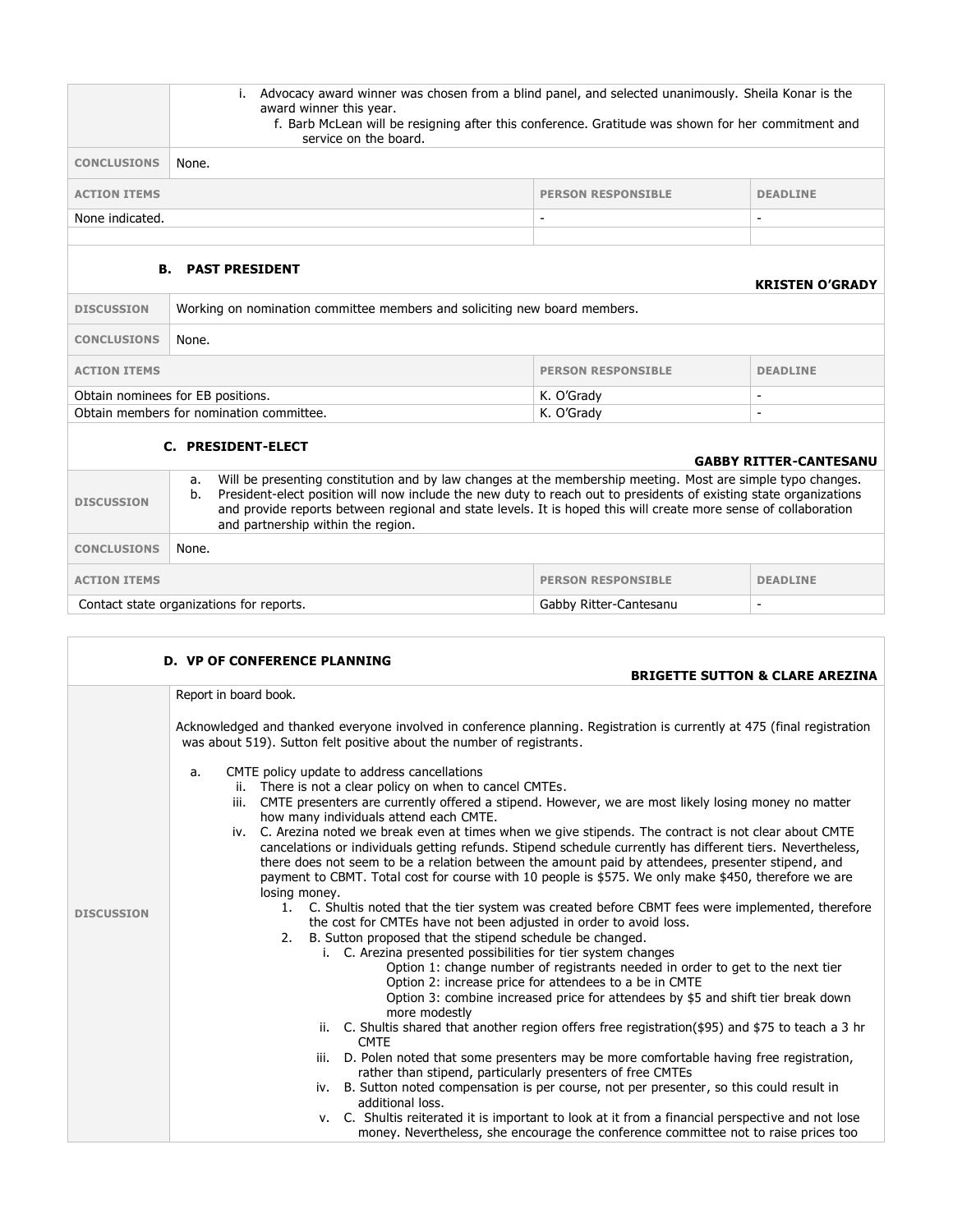much.

- vi. J. Neal suggested option 1 would be the simplest to implement. This could be done in addition to updating the contract.
- vii. K. O'Grady agreed that option 1 is a good choice and recommend not running CMTEs with low enrollment.
- viii. B. Sutton entertained a motion that the CMTE presenter stipend schedule be adjusted to option 1:

For 5 credit courses: Stipend will be given based on the following schedule. In the case of multiple presenters, stipend will be divided evenly among presenters.

- \$500.00 with 13 or more individuals enrolled
- \$300.00 with 9-12 individuals enrolled
- \$180.00 with 6-8 individuals enrolled
- \$50.00 with 3-5 individuals enrolled

### For 3 credit courses: Stipend will be given based on the following schedule. In the case of multiple presenters, stipend will be divided evenly among presenters.

- \$300.00 with 13 or more individuals enrolled
- \$180.00 with 9-12 individuals enrolled
- \$105.00 with 6-8 individuals enrolled
- \$30.00 with 3-5 individuals enrolled
- 3. C. Shultis motioned to approve the SMTE presenter stipend schedule with an amendment, to increase the cut off so fewer than 3 attendees would result in a cancelation.
- 4. Motion approved as amended.
- b. Conference account responsibilities
	- i. B. Sutton suggested new language for the "cancelation rights and responsibilities" policy in order to cover specific circumstances (see highlighted section in CMTE fee schedule)

### **Cancellation Rights and Responsibilities**

Cancellation of this Agreement may be brought about by one or the other part under the following conditions and circumstances:

- B. By MAR-AMTA, if (last name) does not fulfill the requirements of the agreement. Cancellation must occur at least one (1) week before the scheduled CMTE;
- C. By (last name), if serious illness or a serious emergency arises. Cancellation under these circumstances must be with consultation with MAR-AMTA at the earliest possible time.
- D. By mutual agreement of both MAR-AMTA and (last name) no later than 14 days before start of conference due to low enrollment in the CMTE. If a CMTE has at least one (1) but less than five (5) attendees enrolled as of 21 days prior to start of conference, CMTE Coordinator will contact primary presenter and a mutual decision will be made to proceed with the course with low enrollment if low enrollment will not affect course quality OR cancel the course.
- E. MAR-AMTA reserves the right to cancel a CMTE Course if Continuing Education Coordinator determines that course quality will be adversely affected by low enrollment. Presenter will be offered minimum CMTE stipend and a complimentary CMTE course registration at the same conference. If presenter chooses to cancel their conference registration due to cancellation of CMTE course, MAR-AMTA will offer a full refund of conference registration fees paid.
- F. If a CMTE has zero (0) participants enrolled as of 21 days prior to the start of conference, MAR-AMTA will cancel CMTE and notify presenter at least 14 days prior to start of conference. If presenter chooses to cancel their conference registration due to cancellation of CMTE course, MAR-AMTA will offer a full refund of conference registration fees paid.
	- i. C. Loretto suggested making this policy clear on the "call for papers"
	- ii. C. Shultis suggested taking a look at the pattern of people registering for CMTEs in order to establish the most appropriate cut-off date for cancelation.
	- iii. Other minor updates to proposed contract changes included:
		- a. Agreements of presenter:

This Agreement is entered into by (a) the Mid-Atlantic Region of AMTA, Inc. (MAR-AMTA), and (b) Presenter Name ("last name"). This agreement pertains to a CMTE Course entitled, "Name of Presentation here", scheduled for presentation during the {Conference Dates} MAR-AMTA Conference in {Conference Location}.

### **Agreements of (last name):**

(last name) agrees to:

- a) Present a CMTE Course during the conference lasting for three hours, including three 10-minute breaks or equivalent;
- b) Provide a list of learning objectives to be addressed during the CMTE Course (by completing CBMT Course Description Form);
- c) Provide a recently updated resume or CV;
- d) Provide a post-test instrument to evaluate learning which has taken place (may use CBMT Course Evaluation Form);
- e) Be responsible for all costs associated with preparing the CMTE Course, as well as any travel costs and conference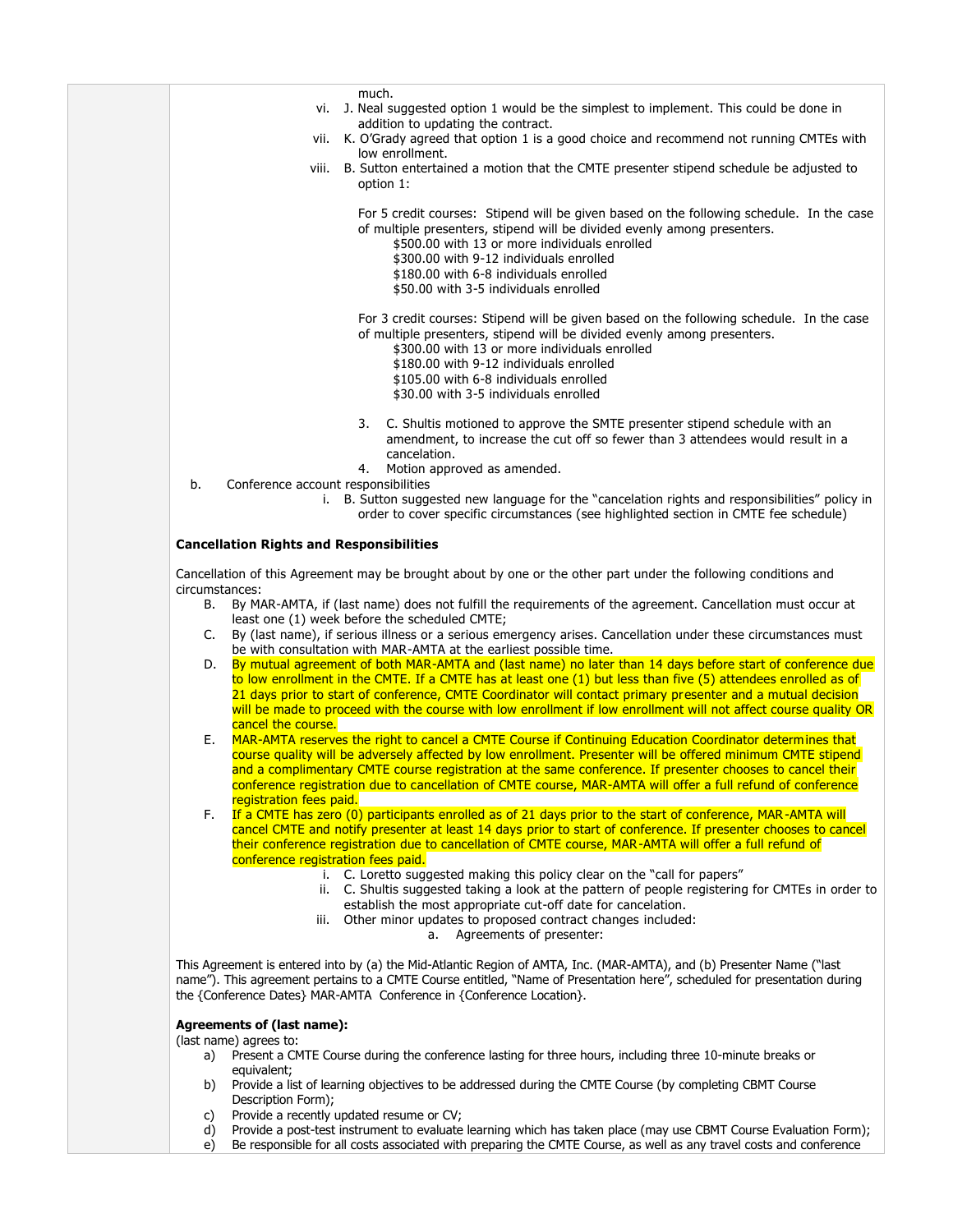|                     | registration fees if (last name) chooses to attend conference sessions.<br>Provide a brief biography (30 words or less) to be posted on the MAR website and/or printed in conference program.<br>f)                                                                                                                                                                                                                                                                                                                                                                                                                                                                                                                                                                                                                                                                                                                                                                                                                                                                                                                                                                                                                                                                                                                                                                                                                                                                                                                                                                                                                                                                                                                                                                                                                                                             |                                                                                                                                                                                                                   |                      |  |
|---------------------|-----------------------------------------------------------------------------------------------------------------------------------------------------------------------------------------------------------------------------------------------------------------------------------------------------------------------------------------------------------------------------------------------------------------------------------------------------------------------------------------------------------------------------------------------------------------------------------------------------------------------------------------------------------------------------------------------------------------------------------------------------------------------------------------------------------------------------------------------------------------------------------------------------------------------------------------------------------------------------------------------------------------------------------------------------------------------------------------------------------------------------------------------------------------------------------------------------------------------------------------------------------------------------------------------------------------------------------------------------------------------------------------------------------------------------------------------------------------------------------------------------------------------------------------------------------------------------------------------------------------------------------------------------------------------------------------------------------------------------------------------------------------------------------------------------------------------------------------------------------------|-------------------------------------------------------------------------------------------------------------------------------------------------------------------------------------------------------------------|----------------------|--|
|                     | b.<br>2.<br>amended:                                                                                                                                                                                                                                                                                                                                                                                                                                                                                                                                                                                                                                                                                                                                                                                                                                                                                                                                                                                                                                                                                                                                                                                                                                                                                                                                                                                                                                                                                                                                                                                                                                                                                                                                                                                                                                            | M. Resig suggested requiring headshots when submitting presenter<br>biography, in order to include them in the digital program<br>B. Sutton moved that the cancelation policy on the CMTE contract be approved as |                      |  |
|                     | Cancellation of this Agreement may be brought about by one or the other part under the following conditions and<br>circumstances:<br>By MAR-AMTA, if (last name) does not fulfill the requirements of the agreement. Cancellation must occur no later<br>a)<br>than 14 days before the scheduled CMTE Course;<br>By (last name), if serious illness or a serious emergency arises. Cancellation under these circumstances must be with<br>b)<br>consultation with MAR-AMTA at the earliest possible time;<br>By mutual agreement of both MAR-AMTA and (last name) no later than 14 days before start of conference due to<br>C)<br>low enrollment in the CMTE Course. If a CMTE Course has at least three (3) but fewer than five (5) attendees<br>enrolled as of 21 days prior to the start of conference, CMTE Coordinator will contact primary presenter and a mutual<br>decision will be made to proceed with the course if low enrollment will not affect course quality OR cancel the<br>course.<br>MAR-AMTA reserves the right to cancel a CMTE Course if CMTE Coordinator determines that course quality will be<br>d)<br>adversely affected by low enrollment. Presenter will be offered the minimum CMTE stipend and a complimentary<br>CMTE Course registration at the same conference. If presenter chooses to cancel their conference registration due to<br>cancellation of the CMTE Course, MAR-AMTA will offer a full refund of conference registration fees paid.<br>If a CMTE Course has fewer than three (3) participants enrolled as of 21 days prior to the start of conference, MAR-<br>e)<br>AMTA will cancel CMTE Course and notify presenter no later than 14 days prior to start of conference. If presenter<br>chooses to cancel their conference registration due to cancellation of CMTE course, MAR-AMTA will offer a full refund |                                                                                                                                                                                                                   |                      |  |
|                     | of conference registration fees paid.<br>c. CMTE Fee schedule<br>i. J. Neal motioned to approve the CMTE fee schedule as amended. Motion carries.<br>d. Conference account<br>B. Sutton shared that the turnover of the conference bank account is difficult for co-chairs.<br>B. Carroll- Lemchak suggested that conference account needs to be accounted for similarly to operating<br>i.<br>budget.<br>N. Anderson suggested having a treasurer-elect to take over conference and student account<br>ii.<br>responsibility as well as become familiar with the role of treasurer.<br>The issue has arisen that we cannot have any more board members. However, it has previously been<br>iii.<br>discussed that the newsletter editor or archivist not be board members.<br>B. MacLean suggested redefining members so there is the executive board and then other people who are<br>iv.<br>not executive board members in order to allow for more positions.<br>B. Carroll-Lemchak questioned if the VP for conference planning-elect could be a possible candidate to be<br>٧.<br>in charge of the conference account.<br>B. Sutton suggested the treasurer-elect option, as VP for conference planning-elect and VP for conference<br>vi.<br>planning have many duties on their plate already.<br>B. MacLean noted that there seems to be many positions shifting over the years.<br>VII.<br>viii. Discussion ensued about the positives and negatives of having a treasurer-elect as well as turnover of<br>positions<br>ix. B. Carroll-Lemchak suggested the conference account be overseen by the treasurer and not the co-chair<br>of conference                                                                                                                                                                                                      |                                                                                                                                                                                                                   |                      |  |
| <b>CONCLUSIONS</b>  | C. Shultis motioned to approve the changes to the CMTE presenter stipend policy with an amendment; to increase the<br>cut off so fewer than 3 attendees would result in a cancelation. Motion carries. J. Neal motioned to approve the CMTE<br>fee schedule as further amended. Motion carries.                                                                                                                                                                                                                                                                                                                                                                                                                                                                                                                                                                                                                                                                                                                                                                                                                                                                                                                                                                                                                                                                                                                                                                                                                                                                                                                                                                                                                                                                                                                                                                 |                                                                                                                                                                                                                   |                      |  |
| <b>ACTION ITEMS</b> |                                                                                                                                                                                                                                                                                                                                                                                                                                                                                                                                                                                                                                                                                                                                                                                                                                                                                                                                                                                                                                                                                                                                                                                                                                                                                                                                                                                                                                                                                                                                                                                                                                                                                                                                                                                                                                                                 | <b>PERSON RESPONSIBLE</b>                                                                                                                                                                                         | <b>DEADLINE</b>      |  |
|                     | Include new policy in call for papers.                                                                                                                                                                                                                                                                                                                                                                                                                                                                                                                                                                                                                                                                                                                                                                                                                                                                                                                                                                                                                                                                                                                                                                                                                                                                                                                                                                                                                                                                                                                                                                                                                                                                                                                                                                                                                          | B. Sutton, T. Winter, C. Arezina                                                                                                                                                                                  | Next call for papers |  |

| <b>E. ARCHIVIST</b> |                |                           | <b>JULIE NEAL FOR PHIL MAUSKAPF</b> |
|---------------------|----------------|---------------------------|-------------------------------------|
| <b>DISCUSSION</b>   | No new report. |                           |                                     |
| <b>CONCLUSIONS</b>  | None.          |                           |                                     |
| <b>ACTION ITEMS</b> |                | <b>PERSON RESPONSIBLE</b> | <b>DEADLINE</b>                     |
|                     |                |                           | -                                   |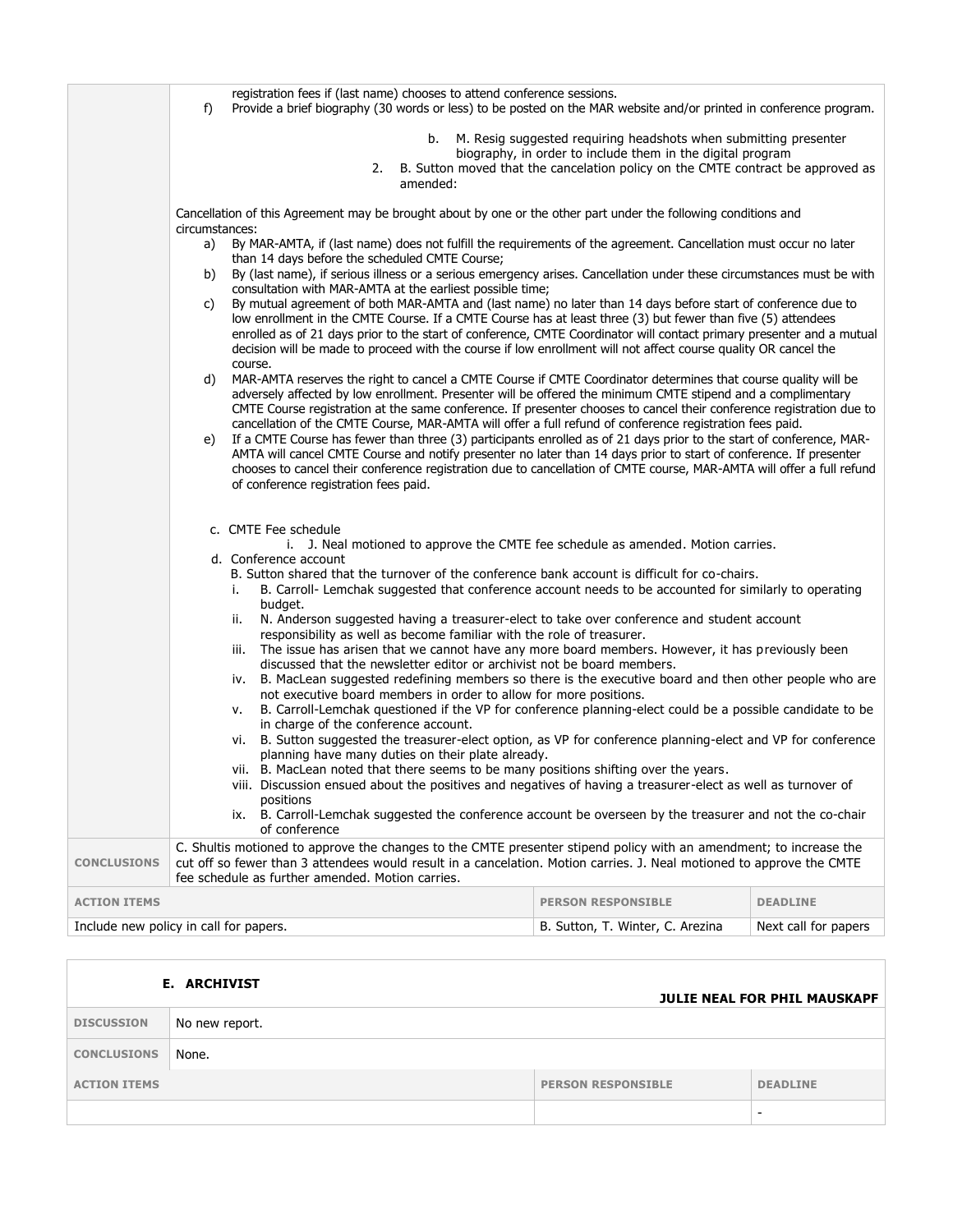| <b>HISTORIAN</b><br>F.                                                                                                                                                                                                                                                                                                                                                                                                                                                                                                                                                                                                                                                                                                                                                                                                                                                                                                                                                                                                                                                                                                                                                                                                                                                                                                                                                                                                                                                                                                                                                                                                                                                                                                                                                                                                                                                                                                                                                                                                                                                                                                                                                                                                                                                                                                                                                                                                                                                                                                                                                                                                                                                                                                                                                                                                                                                                                                                                                                                                                                                                             |                                                                                           |                             | LILLIAN EYRE     |  |
|----------------------------------------------------------------------------------------------------------------------------------------------------------------------------------------------------------------------------------------------------------------------------------------------------------------------------------------------------------------------------------------------------------------------------------------------------------------------------------------------------------------------------------------------------------------------------------------------------------------------------------------------------------------------------------------------------------------------------------------------------------------------------------------------------------------------------------------------------------------------------------------------------------------------------------------------------------------------------------------------------------------------------------------------------------------------------------------------------------------------------------------------------------------------------------------------------------------------------------------------------------------------------------------------------------------------------------------------------------------------------------------------------------------------------------------------------------------------------------------------------------------------------------------------------------------------------------------------------------------------------------------------------------------------------------------------------------------------------------------------------------------------------------------------------------------------------------------------------------------------------------------------------------------------------------------------------------------------------------------------------------------------------------------------------------------------------------------------------------------------------------------------------------------------------------------------------------------------------------------------------------------------------------------------------------------------------------------------------------------------------------------------------------------------------------------------------------------------------------------------------------------------------------------------------------------------------------------------------------------------------------------------------------------------------------------------------------------------------------------------------------------------------------------------------------------------------------------------------------------------------------------------------------------------------------------------------------------------------------------------------------------------------------------------------------------------------------------------------|-------------------------------------------------------------------------------------------|-----------------------------|------------------|--|
| No new report. Wishes to encouraged submission of archive material during membership meetings, the newsletter, and<br><b>DISCUSSION</b><br>MAR Facebook.                                                                                                                                                                                                                                                                                                                                                                                                                                                                                                                                                                                                                                                                                                                                                                                                                                                                                                                                                                                                                                                                                                                                                                                                                                                                                                                                                                                                                                                                                                                                                                                                                                                                                                                                                                                                                                                                                                                                                                                                                                                                                                                                                                                                                                                                                                                                                                                                                                                                                                                                                                                                                                                                                                                                                                                                                                                                                                                                           |                                                                                           |                             |                  |  |
| <b>CONCLUSIONS</b>                                                                                                                                                                                                                                                                                                                                                                                                                                                                                                                                                                                                                                                                                                                                                                                                                                                                                                                                                                                                                                                                                                                                                                                                                                                                                                                                                                                                                                                                                                                                                                                                                                                                                                                                                                                                                                                                                                                                                                                                                                                                                                                                                                                                                                                                                                                                                                                                                                                                                                                                                                                                                                                                                                                                                                                                                                                                                                                                                                                                                                                                                 | None.                                                                                     |                             |                  |  |
| <b>ACTION ITEMS</b>                                                                                                                                                                                                                                                                                                                                                                                                                                                                                                                                                                                                                                                                                                                                                                                                                                                                                                                                                                                                                                                                                                                                                                                                                                                                                                                                                                                                                                                                                                                                                                                                                                                                                                                                                                                                                                                                                                                                                                                                                                                                                                                                                                                                                                                                                                                                                                                                                                                                                                                                                                                                                                                                                                                                                                                                                                                                                                                                                                                                                                                                                |                                                                                           | <b>PERSON RESPONSIBLE</b>   | <b>DEADLINE</b>  |  |
| Facebook.                                                                                                                                                                                                                                                                                                                                                                                                                                                                                                                                                                                                                                                                                                                                                                                                                                                                                                                                                                                                                                                                                                                                                                                                                                                                                                                                                                                                                                                                                                                                                                                                                                                                                                                                                                                                                                                                                                                                                                                                                                                                                                                                                                                                                                                                                                                                                                                                                                                                                                                                                                                                                                                                                                                                                                                                                                                                                                                                                                                                                                                                                          | Solicit archive items from membership meetings, the newsletter, and MAR<br>L. Eyre<br>$-$ |                             |                  |  |
|                                                                                                                                                                                                                                                                                                                                                                                                                                                                                                                                                                                                                                                                                                                                                                                                                                                                                                                                                                                                                                                                                                                                                                                                                                                                                                                                                                                                                                                                                                                                                                                                                                                                                                                                                                                                                                                                                                                                                                                                                                                                                                                                                                                                                                                                                                                                                                                                                                                                                                                                                                                                                                                                                                                                                                                                                                                                                                                                                                                                                                                                                                    |                                                                                           |                             |                  |  |
| <b>G. VP FOR MEMBERSHIP</b><br><b>ANITA GADBERRY</b><br>Report in Board Book<br>A call-a-thon was undertaken to encourage those who used to be members of MAR to join again. Two<br>a.<br>volunteers assisted and focus was placed on those in New York since the conference is in Buffalo.<br>There are currently three affiliate members, seven associate members, 139 graduate student members, six<br>b.<br>honorary life members, one life member, 424 professional members, fourteen retired members, and 165 student<br>members in our region. Differences from last year at this time: decrease of three affiliate members, increase of<br>fourteen graduate student members, increase of twenty-two professional members, increase of two retired<br>members, and decrease of thirty-eight student members. Thus, promotion of undergraduate student<br>membership will be a priority in the year ahead. Letters will be sent to all university program directors asking for<br>their assistance in promoting the benefits of membership to their students. We would like to cultivate a culture of<br>association membership. As many of us know, membership facilitates networking and continuing education<br>opportunities. In addition there are monetary benefits to being a member as well: scholarships, reduced rates on<br>conferences, reduced rates on publications, and membership support. Encourage others to join AMTA and be a<br>member of our region! AMTA now offers payment plans for membership; if someone lives in our region and joins<br>AMTA, s/he is automatically a member of MAR.<br>Speaking of support, four individuals solicited and were awarded assistance via the Membership Support Fund<br>c.<br>for the 2014 calendar year. Yet only three of the individuals submitted the paperwork in time; thus three<br><b>DISCUSSION</b><br>members received aid.<br>Two additional member benefits will be added in time for next year's regional conference. Previously, the board<br>d.<br>approved a professional conference scholarship and a student conference scholarship. Each one is a value of<br>\$300. An ad hoc committee will be formed to determine requirements and adjudication of the scholarships.<br>The Membership Spotlight continues by highlighting a member in the region within an issue of our newsletter.<br>е.<br>Gene Ann Behrens was the first person to be nominated and highlighted. The spotlight shines again in this<br>newsletter and is focused on Melanie Walborn. Submit your nominations for the Membership Spotlight to<br>maramtamembership@gmail.com!<br>G. Ritter-Cantesanu reminded board members to update handbooks ad/or start creating one if there is not one<br>f.<br>for your current position.<br>i. J. Neal noted that transition of positions have been difficult. Having handbooks will allow transitions to be<br>easier.<br>Create timeline/calendar<br>а.<br>Use google drive<br>b.<br>Create backup copies for security<br>c.<br>d. Create/describe policies and procedures for your position |                                                                                           |                             |                  |  |
| <b>CONCLUSIONS</b>                                                                                                                                                                                                                                                                                                                                                                                                                                                                                                                                                                                                                                                                                                                                                                                                                                                                                                                                                                                                                                                                                                                                                                                                                                                                                                                                                                                                                                                                                                                                                                                                                                                                                                                                                                                                                                                                                                                                                                                                                                                                                                                                                                                                                                                                                                                                                                                                                                                                                                                                                                                                                                                                                                                                                                                                                                                                                                                                                                                                                                                                                 | None.                                                                                     |                             |                  |  |
| <b>ACTION ITEMS</b>                                                                                                                                                                                                                                                                                                                                                                                                                                                                                                                                                                                                                                                                                                                                                                                                                                                                                                                                                                                                                                                                                                                                                                                                                                                                                                                                                                                                                                                                                                                                                                                                                                                                                                                                                                                                                                                                                                                                                                                                                                                                                                                                                                                                                                                                                                                                                                                                                                                                                                                                                                                                                                                                                                                                                                                                                                                                                                                                                                                                                                                                                |                                                                                           | <b>PERSON RESPONSIBLE</b>   | <b>DEADLINE</b>  |  |
|                                                                                                                                                                                                                                                                                                                                                                                                                                                                                                                                                                                                                                                                                                                                                                                                                                                                                                                                                                                                                                                                                                                                                                                                                                                                                                                                                                                                                                                                                                                                                                                                                                                                                                                                                                                                                                                                                                                                                                                                                                                                                                                                                                                                                                                                                                                                                                                                                                                                                                                                                                                                                                                                                                                                                                                                                                                                                                                                                                                                                                                                                                    | Update and/or create your executive board member handbook                                 | All executive board members | ASAP/Continually |  |
| <b>H. FINANCES</b>                                                                                                                                                                                                                                                                                                                                                                                                                                                                                                                                                                                                                                                                                                                                                                                                                                                                                                                                                                                                                                                                                                                                                                                                                                                                                                                                                                                                                                                                                                                                                                                                                                                                                                                                                                                                                                                                                                                                                                                                                                                                                                                                                                                                                                                                                                                                                                                                                                                                                                                                                                                                                                                                                                                                                                                                                                                                                                                                                                                                                                                                                 |                                                                                           |                             |                  |  |

| <b>DISCUSSION</b> | Report in Board Book<br><b>Budget Proposal</b><br>a.<br>iv. When conference monies are in, Financial Advisory Committee will meet again and then call for a vote<br>to approve the 2014-15 budget<br>v. Suggested keeping last MAR budget sheet as well as 3 of past budget request forms in handbook for<br>next position<br>B. Carroll will add as a procedure for the treasurer handbook<br>Discussed budget request forms<br>Suggested budget lines be standardized for easier tax purposes<br>a. |
|-------------------|-------------------------------------------------------------------------------------------------------------------------------------------------------------------------------------------------------------------------------------------------------------------------------------------------------------------------------------------------------------------------------------------------------------------------------------------------------------------------------------------------------|

**BROOKE CARROLL**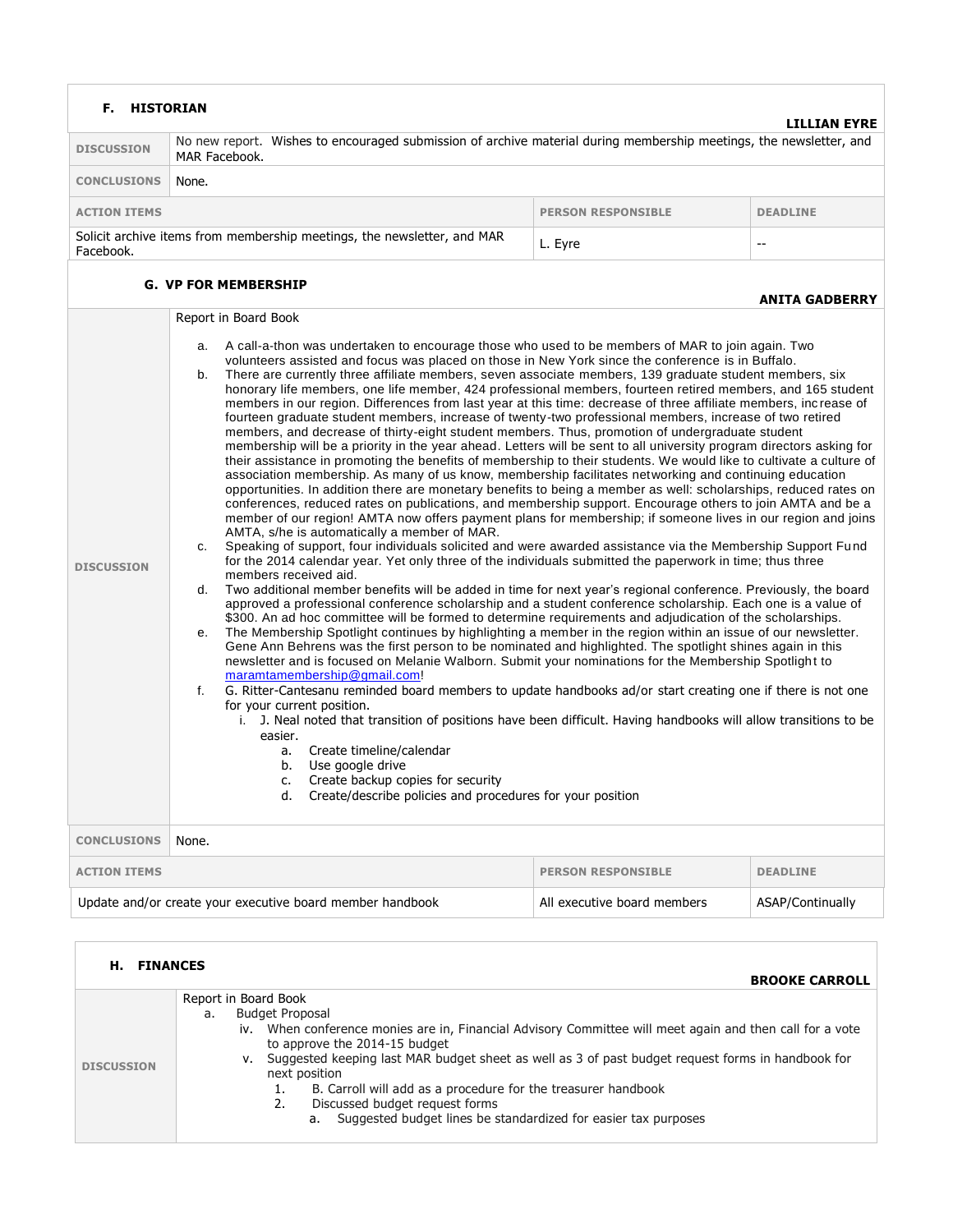|                    | b.<br><b>Current Account Balances:</b><br>Operating budget: \$94,149.54<br>$\bullet$<br>Conference Acct: \$31,515.36<br>$\bullet$<br>Passages Account: \$1.51<br>$\bullet$<br>Student Account: \$5,753.92<br>$\bullet$                                                                                                                                                                                                                                                                                                                                                                                                                                                                                                                                                                                                                                                                                               |  |
|--------------------|----------------------------------------------------------------------------------------------------------------------------------------------------------------------------------------------------------------------------------------------------------------------------------------------------------------------------------------------------------------------------------------------------------------------------------------------------------------------------------------------------------------------------------------------------------------------------------------------------------------------------------------------------------------------------------------------------------------------------------------------------------------------------------------------------------------------------------------------------------------------------------------------------------------------|--|
|                    | Vanguard account is \$37,136.42<br>i. Budget is in good standing, as we have only spent \$15,000 so far this fiscal year. However, big budget<br>items, such as the website remodel have not been used yet.                                                                                                                                                                                                                                                                                                                                                                                                                                                                                                                                                                                                                                                                                                          |  |
|                    | Electronic Bookkeeping<br>c.<br>i. QuickBooks have been updated and all past financial information has been added<br>1. Allows for more reliable means of bookkeeping, tax reporting, and allows us to go "paper-light"<br>As often as possible send electronic TR forms and scanned receipts<br>a.<br>QuickBooks can attach files of these forms online, on computer, and on cloud<br>i.<br>They are coded for budget and tax codes which will hopefully make for a more<br>ii.<br>efficient and easier transition to the new treasurer<br>B. Carroll-Lemchak will show the board how to access their budget line account on<br>iii.<br>QuickBooks at a future meeting                                                                                                                                                                                                                                              |  |
|                    | Tax Reporting and General Bookkeeping Issues<br>d.<br>i. Conference reimbursement: individual expenses submitted for reimbursement and flat reimbursement<br>may be in conflict for the president.<br>Reimbursement was originally designed as reimbursement because it costs an extra day of hotel<br>1.<br>and food in order to attend executive board meeting.<br>A possible options is to change wording to "stipend" or don't offer president conference<br>2.<br>reimbursement<br>a. B. Carroll- Lemchak Suggested changing the wording to "stipend".<br>b. B. Carroll- Lemchak will look in to tax law regarding this manner.<br>i. This may require a policy change<br>3. Membership Support Fund Procedure<br>i. Suggests deadline for application stands as October in order for recipients to receive<br>funds in time for the New Year. This needs to be changed on the website and<br>application form. |  |
|                    | 4. Checks and balances<br>i. The president signs for her own \$200. The treasurer also signs for herself.<br>This will result in a policy change to increase appropriate checks and balances:<br>1.<br>President will sign the treasurer's TR. The Past President will sign for the<br>President's TRs that are over \$200.<br>5. Conference and student accounts<br>i. Will be asking for ledger in order for students to be held accountable and be held<br>accountable to tax codes                                                                                                                                                                                                                                                                                                                                                                                                                               |  |
|                    | <b>Annual Foundations</b><br>$c_{\cdot}$<br>Wants to obtain a list of recurring annual donations. K. O'Grady and N. Anderson confirmed there are only<br>2 recurring grants. This will be discussed with the FAC.                                                                                                                                                                                                                                                                                                                                                                                                                                                                                                                                                                                                                                                                                                    |  |
|                    | $\mathsf{d}$ .<br>Membership Support Fund Procedure<br>i. Propose changing the availability of form online to July-October, for following year membership. The<br>deadline says October in the Membership Support policy, but it is not stated online or on the form.                                                                                                                                                                                                                                                                                                                                                                                                                                                                                                                                                                                                                                                |  |
| <b>CONCLUSIONS</b> | None.                                                                                                                                                                                                                                                                                                                                                                                                                                                                                                                                                                                                                                                                                                                                                                                                                                                                                                                |  |

| <b>ACTION ITEMS</b>                                                                                                                                        | <b>PERSON RESPONSIBLE</b>   | <b>DEADLINE</b> |
|------------------------------------------------------------------------------------------------------------------------------------------------------------|-----------------------------|-----------------|
| Maintain copies of the last MAR budget sheet as well as 3 of past budget<br>request forms in handbook for incoming officers                                | All executive board members |                 |
| Add policy to treasurer handbook stating EB members are to maintain<br>budget sheet and 3 budget request forms in EB handbooks                             | B. Carroll- Lemchak         |                 |
| Look in to tax law regarding reimbursement policy vs. stipend for<br>president's expenses and reimbursement                                                | B. Carroll- Lemchak         |                 |
| Add new policy to treasurer handbook: President will sign the treasurer's<br>TR. The Past President will sign for the President's TRs that are over \$200. | B. Carroll- Lemchak         |                 |
| Make new policy: Ask for student account ledger in order for students to<br>be held accountable and be held accountable to tax codes.                      | B. Carroll- Lemchak         |                 |
| Meet with FAC to discuss annual donations.                                                                                                                 | <b>FAC</b>                  |                 |
| Change membership support application deadline to October on the<br>website and application                                                                | A. Gadberry                 | ASAP            |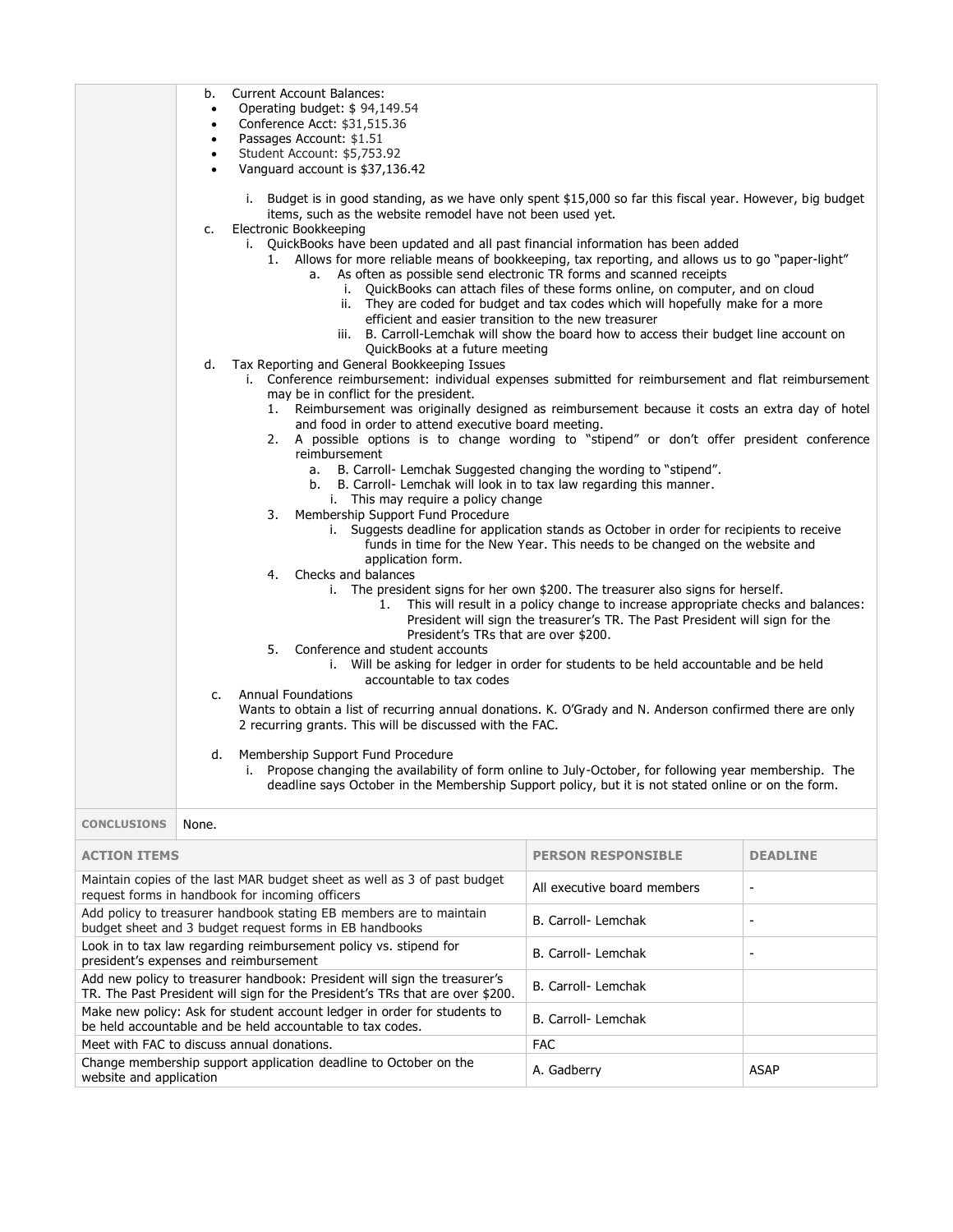|                   | <b>GOVERNMENT RELATIONS</b><br>Е.<br><b>MARIA FAY</b>                                                                                                                                                                                                                            |
|-------------------|----------------------------------------------------------------------------------------------------------------------------------------------------------------------------------------------------------------------------------------------------------------------------------|
|                   |                                                                                                                                                                                                                                                                                  |
|                   | Report in Board Book<br>General<br>a.                                                                                                                                                                                                                                            |
|                   | i. Discussion of budget with increase in advocacy efforts due to increased number of state task forces.<br>This can simply be requested in the new budget. However, contact Andi Farbman to confirm<br>percentage of allowed expenditure regarding legislative consultation law. |
|                   | ii. M. Fay expressed appreciation of Task Forces and would like to continue to show appreciation through                                                                                                                                                                         |
|                   | small gifts at Regional Conferences.<br>a. Used funds from budget as well as donated items from AMTA and MAR to thank task force                                                                                                                                                 |
|                   | members.                                                                                                                                                                                                                                                                         |
|                   | 1. Reception in Jacksonville conference was a great example of this                                                                                                                                                                                                              |
|                   | Would like to combine appreciation with meeting. Therefore, this "thank you" may<br>2.                                                                                                                                                                                           |
|                   | include coffee, tea, soda, water, and snacks                                                                                                                                                                                                                                     |
|                   | Would like this to be included in the conference budget for next year<br>3.                                                                                                                                                                                                      |
|                   | Communication with state organizations has been difficult at times.<br>iii.                                                                                                                                                                                                      |
|                   | 1. VA: state organization and task force seemed to have some difficulty with communication. Roles                                                                                                                                                                                |
|                   | are not exactly clear.                                                                                                                                                                                                                                                           |
|                   | J. Neal suggested having representatives from the state organization on the task force,<br>а.<br>however, it is important to be clear that each group is distinct.                                                                                                               |
|                   | b. M. Fay also recommended having a representative from state organization is on the task                                                                                                                                                                                        |
|                   | force                                                                                                                                                                                                                                                                            |
|                   | T. Gerni noted it may be difficult to reinforce that state organizations must have task<br>C.                                                                                                                                                                                    |
|                   | force member on board<br>G. Ritter-Cantesanu clarified that state organizations are separate entities from MAR. All<br>d.                                                                                                                                                        |
|                   | they need to do is submit bylaws to MAR-AMTA, then they are affiliated.                                                                                                                                                                                                          |
|                   | D. Polen noted that the state organization in VA seems to have a duty to membership<br>e.                                                                                                                                                                                        |
|                   | specifically though training, etc. Now that state task forces are being formed roles seem                                                                                                                                                                                        |
|                   | to be becoming unclear. State organization should be more focused on social<br>networking, peer support, and education.                                                                                                                                                          |
|                   | Discussion continued: If a relationship with MAR existed it would be easier to define the state<br>2.                                                                                                                                                                            |
|                   | organizations' role verses the state task force.                                                                                                                                                                                                                                 |
|                   | Task force has a direct connection to MAR and is working directly under MAR, which<br>a.                                                                                                                                                                                         |
| <b>DISCUSSION</b> | state associations may not be doing so.                                                                                                                                                                                                                                          |
|                   | B. MacLean suggested MAR gets updated copies of constitution and bylaws from state<br>3.<br>associations. This would allow us to find out who is an affiliate and or encourage this relationship.                                                                                |
|                   | G. Ritter-Cantesanu will write a policy that describes the process of submitting updated<br>а.                                                                                                                                                                                   |
|                   | state association constitution and bylaws                                                                                                                                                                                                                                        |
|                   | b. D. Polen recommended sending constitution and bylaws to archivist as well<br>i. G. Ritter-Cantesanu will put state bylaws on google drive in order for P.                                                                                                                     |
|                   | Mauskapf to have access to items and put them in the archives                                                                                                                                                                                                                    |
|                   | President elect should keep tangible copies of state's constitution and bylaws<br>c.                                                                                                                                                                                             |
|                   |                                                                                                                                                                                                                                                                                  |
|                   | iv. Websites still needs to be updated for West Virginia, New York, and Virginia                                                                                                                                                                                                 |
|                   | b.<br>National updates                                                                                                                                                                                                                                                           |
|                   | There are over 40 active state Task Forces working with AMTA and CBMT on the state<br>1.                                                                                                                                                                                         |
|                   | recognition operational plan. In addition to committee members planning advocacy presentations during                                                                                                                                                                            |
|                   | the 2014 Regional conferences, Iowa, Missouri, Minnesota, Indiana, Florida and Ohio are planning state Hill<br>days. There is active legislation currently in Minnesota, RI, and                                                                                                 |
|                   | UTAH GOVERNOR SIGNS MUSIC THERAPY LEGISLATION INTO LAW - On Tuesday, April 1, 2014,<br>2.                                                                                                                                                                                        |
|                   | Governor Gary Herbert of Utah signed into law HB 277. This legislation creates a state certification                                                                                                                                                                             |
|                   | designation for board certified music therapists granted by Utah's Division of Occupational and Professional                                                                                                                                                                     |
|                   | Licensing. Utah Representative Rebecca Edwards sponsored the bill. This secures state recognition for<br>music therapy and will serve to benefit Utah's citizens by allowing them to more easily access music therapy                                                            |
|                   | services provided by qualified practitioners.                                                                                                                                                                                                                                    |
|                   | 3.<br>ARTS ADVOCACY DAY - On March 24 & 25, 2014 AMTA participated in Arts Advocacy Day as a national                                                                                                                                                                            |
|                   | co-sponsor. This annual event in Washington, D.C., hosted by the Americans for the Arts, is the only                                                                                                                                                                             |
|                   | national event that brings together a broad cross section of America's cultural and civic organizations, along<br>with hundreds of grassroots advocates from across the country. Attendees collaborate to communicate with                                                       |
|                   | Members of Congress the importance of strong public policies and public funding for the arts.                                                                                                                                                                                    |
|                   | Representatives from the co-sponsoring organizations form the Legislative Planning Committee (LPC). The                                                                                                                                                                          |
|                   | LPC determine the Issue Briefs that will be the focus of discussions with Congress on Arts Advocacy Day.                                                                                                                                                                         |
|                   | AMTA led the Arts in Healthcare Issue Brief. It was facilitated by Judy Simpson. She also provided<br>highlights of the Arts, Health, and Well-Being Across the Military Continuum - White Paper and Framing a                                                                   |
|                   | National Plan for Action white paper released in 2013 and Music Therapy and Military Populations released                                                                                                                                                                        |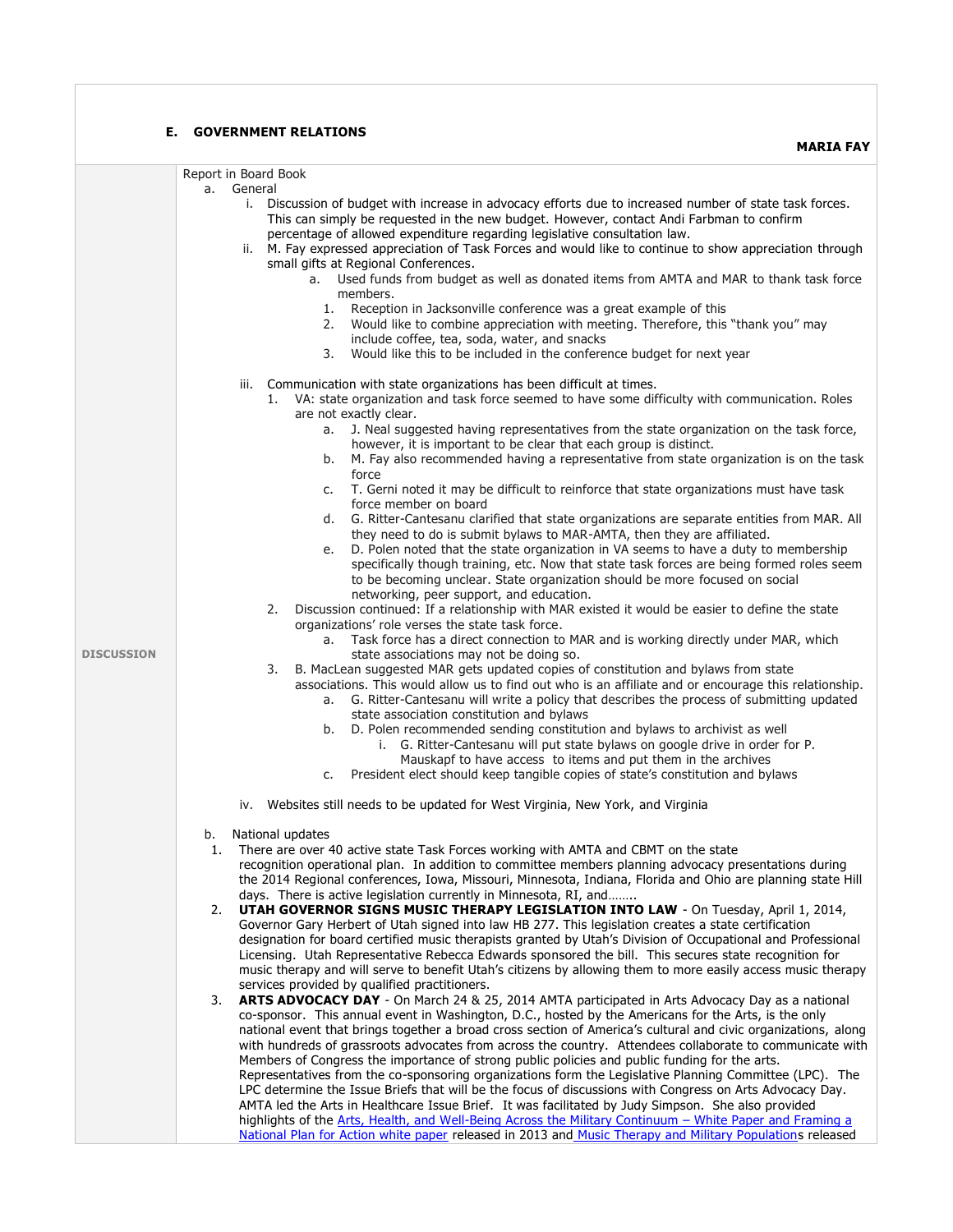| in 2014. This briefing provided an opportunity to make great connections to increase awareness of the<br>profession with Congress and with related organizations. MAR Member Becky Watson participated in this                                                                                                                                                                                                                                                                                                                                                                                                                                                                                                                                                                                                                                                                                                                                                                                                                                                                                                                                                                                                                                                                                                                                                                                                                                                                                                                                                                                                                                                                                                                                                                   |
|----------------------------------------------------------------------------------------------------------------------------------------------------------------------------------------------------------------------------------------------------------------------------------------------------------------------------------------------------------------------------------------------------------------------------------------------------------------------------------------------------------------------------------------------------------------------------------------------------------------------------------------------------------------------------------------------------------------------------------------------------------------------------------------------------------------------------------------------------------------------------------------------------------------------------------------------------------------------------------------------------------------------------------------------------------------------------------------------------------------------------------------------------------------------------------------------------------------------------------------------------------------------------------------------------------------------------------------------------------------------------------------------------------------------------------------------------------------------------------------------------------------------------------------------------------------------------------------------------------------------------------------------------------------------------------------------------------------------------------------------------------------------------------|
| event.<br>National Representation - AMTA has a relationship with a number of national organizations. This<br>4.<br>representation helps to ensure that music therapy is "at the table" when important health and education<br>policy decisions are implemented.<br>• American Psychiatric Association                                                                                                                                                                                                                                                                                                                                                                                                                                                                                                                                                                                                                                                                                                                                                                                                                                                                                                                                                                                                                                                                                                                                                                                                                                                                                                                                                                                                                                                                            |
| CDC National Center on Birth Defects and Developmental Disabilities (NCBDDD) External Partners Group<br>٠<br>Centers for Medicare & Medicaid Services (CMS)<br>$\bullet$                                                                                                                                                                                                                                                                                                                                                                                                                                                                                                                                                                                                                                                                                                                                                                                                                                                                                                                                                                                                                                                                                                                                                                                                                                                                                                                                                                                                                                                                                                                                                                                                         |
| Commission on Accreditation of Rehabilitation Facilities (CARF)<br>$\bullet$<br>Consortium For Citizens with Disabilities (CCD)<br>٠                                                                                                                                                                                                                                                                                                                                                                                                                                                                                                                                                                                                                                                                                                                                                                                                                                                                                                                                                                                                                                                                                                                                                                                                                                                                                                                                                                                                                                                                                                                                                                                                                                             |
| Disability and Rehabilitation Research Coalition (DRRC)<br>٠<br>Health Professions and Nursing Education Coalition<br>٠                                                                                                                                                                                                                                                                                                                                                                                                                                                                                                                                                                                                                                                                                                                                                                                                                                                                                                                                                                                                                                                                                                                                                                                                                                                                                                                                                                                                                                                                                                                                                                                                                                                          |
| Health Professions Network (HPN)<br>٠<br>Independence Through Enhancement of Medicare and Medicaid Coalition<br>٠                                                                                                                                                                                                                                                                                                                                                                                                                                                                                                                                                                                                                                                                                                                                                                                                                                                                                                                                                                                                                                                                                                                                                                                                                                                                                                                                                                                                                                                                                                                                                                                                                                                                |
| National Alliance of Pupil Services Organizations (NAPSO)<br>٠                                                                                                                                                                                                                                                                                                                                                                                                                                                                                                                                                                                                                                                                                                                                                                                                                                                                                                                                                                                                                                                                                                                                                                                                                                                                                                                                                                                                                                                                                                                                                                                                                                                                                                                   |
| National Coalition of Creative Arts Therapies Associations (NCCATA)<br>٠<br>National Coalition on Personnel Shortages in Special Education & Related Services<br>٠                                                                                                                                                                                                                                                                                                                                                                                                                                                                                                                                                                                                                                                                                                                                                                                                                                                                                                                                                                                                                                                                                                                                                                                                                                                                                                                                                                                                                                                                                                                                                                                                               |
| National Medicare Education Partnership (NMEP)<br>٠                                                                                                                                                                                                                                                                                                                                                                                                                                                                                                                                                                                                                                                                                                                                                                                                                                                                                                                                                                                                                                                                                                                                                                                                                                                                                                                                                                                                                                                                                                                                                                                                                                                                                                                              |
| <b>SupportMusic Coalition</b><br>The Joint Commission                                                                                                                                                                                                                                                                                                                                                                                                                                                                                                                                                                                                                                                                                                                                                                                                                                                                                                                                                                                                                                                                                                                                                                                                                                                                                                                                                                                                                                                                                                                                                                                                                                                                                                                            |
| AMTA is a member of The Global Alliance for Arts & Health (formerly Society for the Arts in Healthcare). The<br>5.<br>Global Alliance for Arts & Health is dedicated to advancing arts as integral to healthcare by demonstrating the<br>valuable roles the arts can play in enhancing the healing process; advocating for the integration of the arts into<br>the environment and delivery of care within healthcare facilities; assisting in the professional development and<br>management of arts programming for healthcare populations; providing resources and education to healthcare<br>and arts professionals; encouraging and supporting research and investigation into the beneficial effects of the<br>arts in healthcare. The Annual Conference is in Houston TX and Andi Farbman will be involved in this event<br>representing AMTA.<br>Following many years of advocacy and collaborative work with other rehab therapy organizations, AMTA was<br>6.<br>recently offered seats on three Joint Commission Professional and Technical Advisory Committees, including<br>Hospital, Behavioral Health and Home Care. As a result, music therapists will actively participate in the review of<br>proposed standards for accreditation of facilities within these programs. Tom Gerni was selected as<br>the AMTA Alternate for the PTAC (Professional and Technical Advisory Committee) Behavioral Health seat of The<br>Joint Commission with Kathy Murphy serving as the primary representative.<br>The Veterans Administration recently approved plans to move the music therapy job classification from Title 5 to<br>7.<br>Hybrid Title 38, which more formally recognizes the MT-BC, levels of education, years of experience, and<br>specialized training. |
| Duties and Description of the Student Representative of MAR State Task Forces (STF)<br>c.                                                                                                                                                                                                                                                                                                                                                                                                                                                                                                                                                                                                                                                                                                                                                                                                                                                                                                                                                                                                                                                                                                                                                                                                                                                                                                                                                                                                                                                                                                                                                                                                                                                                                        |
| Mid-Atlantic Region Association of Music Therapy Students (MARAMTS)<br>Duties and Description of the Student Representative of MAR State Task Forces (STF)                                                                                                                                                                                                                                                                                                                                                                                                                                                                                                                                                                                                                                                                                                                                                                                                                                                                                                                                                                                                                                                                                                                                                                                                                                                                                                                                                                                                                                                                                                                                                                                                                       |
|                                                                                                                                                                                                                                                                                                                                                                                                                                                                                                                                                                                                                                                                                                                                                                                                                                                                                                                                                                                                                                                                                                                                                                                                                                                                                                                                                                                                                                                                                                                                                                                                                                                                                                                                                                                  |
| Role:<br>The role of a student member on MAR state task forces is to keep MARAMTS informed of current state issues<br>regarding government relations in their appointed state as well as to insure that their state task force is kept<br>informed and aware of the concerns of students.                                                                                                                                                                                                                                                                                                                                                                                                                                                                                                                                                                                                                                                                                                                                                                                                                                                                                                                                                                                                                                                                                                                                                                                                                                                                                                                                                                                                                                                                                        |
| The student representative on each state task force will maintain contact with their appointed MAR State Task Force<br>through email, participate in conference calls or other task force meetings, and accurately relay information back to<br>the MARAMTS Government Relations Chair (GRC) who will in turn inform MARAMTS and the MAR Government<br>Relations Chair of the important information discussed. Student representatives may be called upon to help organize<br>students for any special projects their task force may undertake, e.g. an advocacy event, a call to action to contact<br>legislators to urge their support of various legislation, etc.                                                                                                                                                                                                                                                                                                                                                                                                                                                                                                                                                                                                                                                                                                                                                                                                                                                                                                                                                                                                                                                                                                            |
| Eligibility:<br>survent reambor in good standing of AMTA, and he a juni-                                                                                                                                                                                                                                                                                                                                                                                                                                                                                                                                                                                                                                                                                                                                                                                                                                                                                                                                                                                                                                                                                                                                                                                                                                                                                                                                                                                                                                                                                                                                                                                                                                                                                                         |

Student Representatives must be a current member in good standing of AMTA, and be a junior, senior, or graduate music therapy student. The term for this position is 1 year, which can include coursework and/or internship, and ca n be extended for 2 additional 1-year terms as long as the student maintains student membership in AMTA. Student Representatives can be associated with the State Task Force of their home state or of their school's state, but both must be within the boundaries of the Mid-Atlantic Region.

### **Appointment:**

At least 6 weeks prior to the end of a Student Representative's term, work with the MAR State Task Force Chair, MAR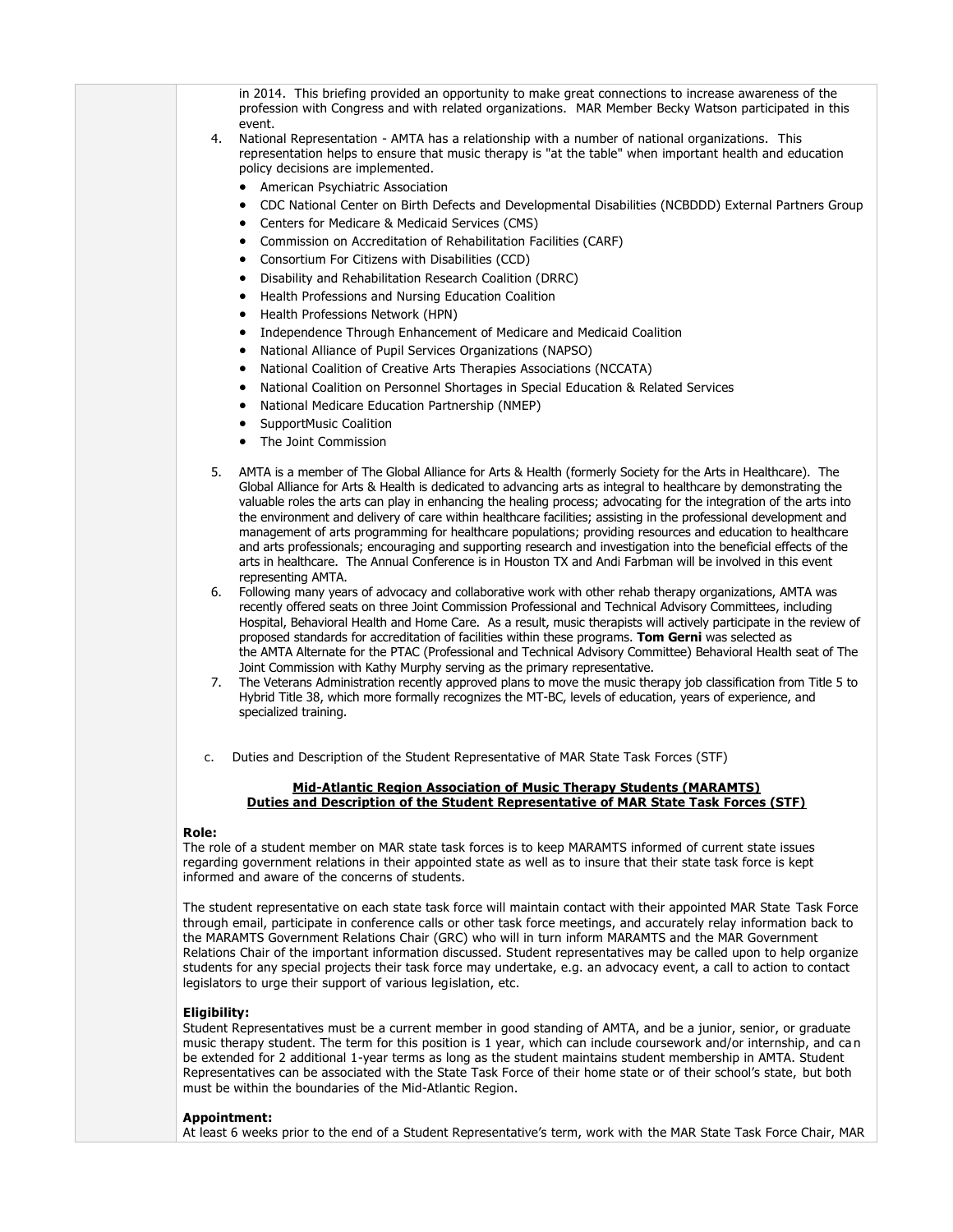Government Relations Chair and MARAMTS Government Relations Chair to notify students in their assigned state of the upcoming vacancy. New representatives can be nominated by any MAR student or professional member in good standing or may be self-nominated. The nominee should send a brief statement of interest to the current Student Representative, who will then share the information with the MAR government relations leaders. Selection of the new Student Representative will be determined by consensus of the outgoing Student Representative, State Task Force Chair, MAR Government Relations Chair, and MARAMTS Government Relations Chair, with final approval and appointment by the MAR Executive Board. In addition to a statement of interest, the nominee should include the following information:

- name;
- home state;
- school and current year of study.

#### **Duties:**

- Maintain monthly contact with the MARAMTS Government Relations Chair.
- Relay minutes of State Task Force meetings as they occur.
- Relay information regarding any legislative and regulatory changes proposed or passed that may impact the practice of music therapy.
- Serve as a conduit for information, questions, and concerns from students in the state of the task force they represent.
- Inform the MAR State Task Force Chair, MAR Government Relations Chair and MARAMTS Government Relations Chair if full length of term cannot be fulfilled at least 3 weeks prior to date of resignation.
- If the Student Representative cannot attend one of the state task force meetings and/or conference calls, the Student Representative must notify the State Task Force Chair.
- M. Fay motioned to approve as presented. G. Ritter-Cantesanu 2<sup>nd</sup>. Motion passed.
	- d. State Task Force Updates (MD, NJ, NY, PA, VA,WV)
- **MDSTF** (Co-Chairs Gabby Ritter-Cantesanu and Niki Runge)
	- The MDSTF is in the process of completing the Music Therapy Fact Sheet. They are currently gathering testimonials and quotes from professionals, clients, etc. to include in the fact sheet.

### **NJSTF** (Co-Chairs – Paula Unsal and Alecia Meila)

- Completed the State Fact Sheet Brochure
- The New Jersey Advocacy Workshop was held February 23, 2014 in two locations: Northern NJ, at Montclair State University and Southern NJ at The Center for Neurological and Neurodevelopmental Health in Gibbsboro. It was sponsored by NJAMT. Judy Simpson from AMTA attended the northern NJ training at the Montclair State University location and Dena Register from CBMT attended the southern NJ training.
- NJSTF has begun a 15 Minutes for Advocacy grassroots letter writing campaign. 5 emails are being sent once a week asking NJ music therapists to take 15 minutes a week to support advocacy efforts for state recognition of the MT-BC credential in New Jersey. The emails provide information and support for NJ music therapists and ask them to perform tasks that take 15 minutes at a time. At the end of the series, the NJ music therapists will have all the information to write an introductory letter on behalf of music therapy to 3 state legislators.

### **PASTF** (Co-Chairs - Nicole Hahna, and Melanie Walborn)

- The PA Task Force had a successful Music Therapy Hill Day in Harrisburg in October 2013, with 18 MT-BCs attending and 19 MTSs attending the Hill Day. The task force and PA Music Therapists met with over 21 PA Senators and Legislators that day advocating for music therapy. As a result of the Hill Day, the PASTF has found a sponsor and co-sponsor for a PA MT Resolution and are currently working on language for the final resolution as well as planning for our next MT Hill Day. In some states, a resolution filed prior to legislation is helpful. The resolution would be read on the floor in the House and Senate and PA Music Therapists would be there when it is read. This is a low-time investment first step.
- Paul Nolan stepped down from the task force.

### **VASTF** (Co-Chairs – Tom Gerni)

- Consent agenda Elizabeth Haley vote for co-chair to replace Michelle Westfall.
- The VASTF is currently planning regional advocacy trainings throughout the commonwealth in its continuing effort to connect individual music therapists in Virginia with their local Delegates and Senators, and other stakeholders.
- The proposed Hill Day in Virginia that was scheduled for February was put on hold for a future General Assembly session.
- In coordination with Virginia Music Therapy Association at VMTA's Spring meeting in Williamsburg in March, 5 regions within the state have been identified for regional advocacy trainings to be conducted by VASTF over the summer and autumn to generate grass roots advocacy by music therapists.
- Communication with the VMTA Executive Board and the VASTF continues to be fine-tuned. It is hoped that the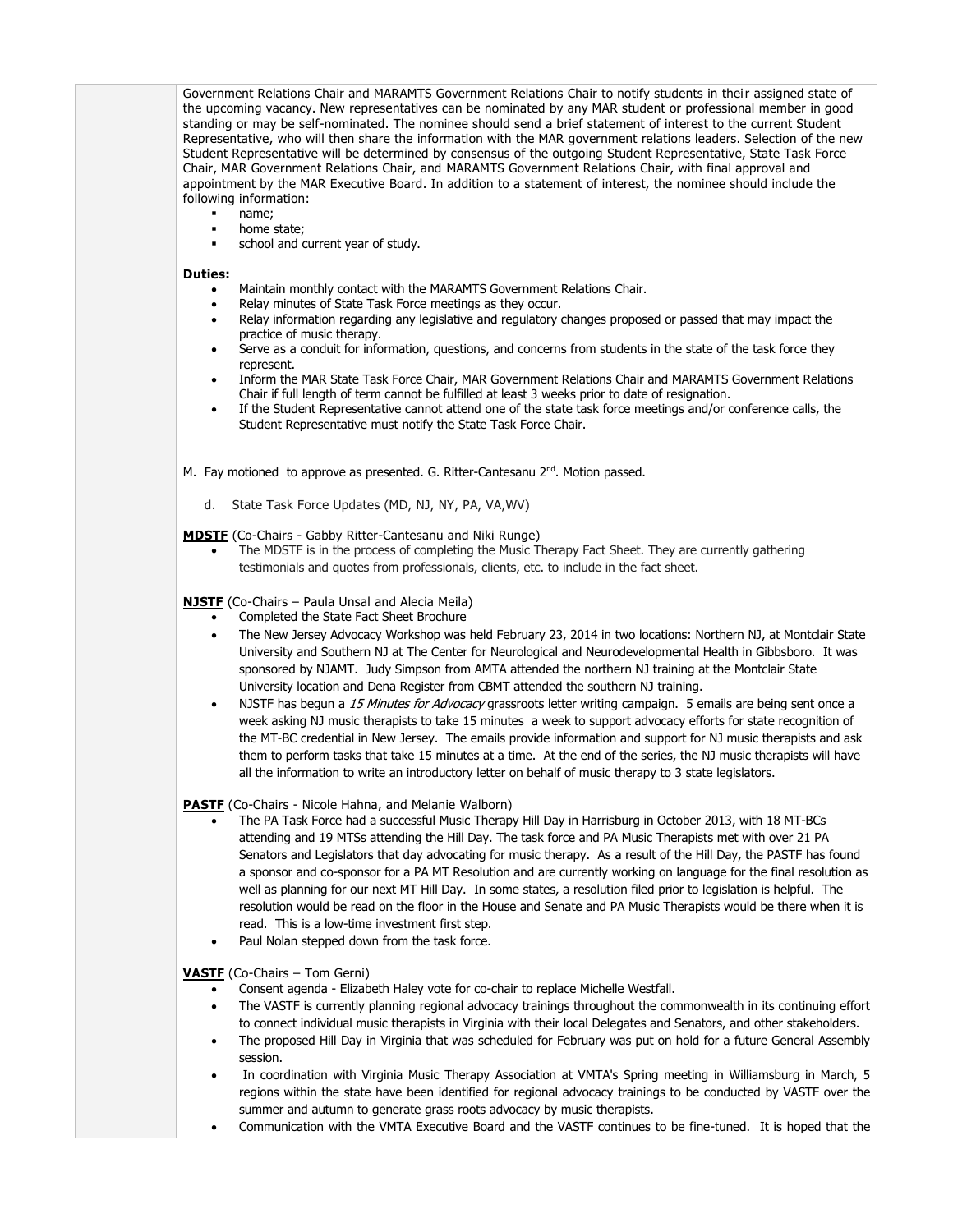|                                                                                                                                 | additional MAR Board approved task force member Briana Priester will serve as the liaison between the VASTF and<br>VMTA Executive Board resulting in better communication between the two organizations.<br>Elizabeth Haley has been busy compiling and editing the Sunrise Proposals for presentation to key lawmakers and<br>the Department of Health Professions in Virginia.<br><b>WVSTF</b> (Chair – Amy Rodgers Smith)<br>The WV Task Force has all survey results in and they are working on putting together the WVSTF fact sheet.<br>They are also putting together a packet of information to request inclusion on all 3 WV Medicaid waivers.<br>They hope to have two advocacy trainings this summer; one near Charleston WV and one near Martinsburg WV.<br>It will be an exciting year for the WVSTF!                                                                                                                                                                                                                        |                              |                                                        |  |
|---------------------------------------------------------------------------------------------------------------------------------|-------------------------------------------------------------------------------------------------------------------------------------------------------------------------------------------------------------------------------------------------------------------------------------------------------------------------------------------------------------------------------------------------------------------------------------------------------------------------------------------------------------------------------------------------------------------------------------------------------------------------------------------------------------------------------------------------------------------------------------------------------------------------------------------------------------------------------------------------------------------------------------------------------------------------------------------------------------------------------------------------------------------------------------------|------------------------------|--------------------------------------------------------|--|
|                                                                                                                                 | <b>NYSTE</b> (in Board Book)<br>1. <b>Two New Laws</b><br>As we previously reported, two new laws that impact LCATs and limited permit holders were signed into law<br>in mid-November. One mandates continuing education (CE) for all licensed mental health practitioners and<br>the other extends the time period for limited permits. NYSTF continues communicating with David<br>Hamilton, Executive Secretary of the Mental Health Practitioners Board, and will be actively involved in<br>contributing to the regulatory process, to insure that the interests of LCAT music therapists are an integral<br>part of the process.<br>2. Thanks from NYSTF for re-hiring Diana Georgia<br>Following approval of the MAR Executive Board, we are excited to once again have Diana Georgia, Esq.,<br><b>Of Counsel</b> , on retainer to support the legislative and regulatory efforts of NYSTF in Albany. Specifically,<br>Diana will be helping us continue to monitor changes in the LCAT law, and putting forth new initiatives to |                              |                                                        |  |
|                                                                                                                                 | gain state recognition for the MT-BC and pursue the creation of a true music therapy license in NYS. We had<br>our initial "kick off" conference call on March 27, which included NYSTF as well as our government relations<br>cohorts from MAR, AMTA, and CBMT, along with MAR President Julie Neal. NYSTF is working on creating<br>an 'advocacy support network' of music therapists and students across the state to strengthen our grass<br>roots advocacy efforts.                                                                                                                                                                                                                                                                                                                                                                                                                                                                                                                                                                  |                              |                                                        |  |
|                                                                                                                                 | Diana Georgia met with David Hamilton, the Executive Secretary at New York State Education<br>1.<br>Department, inquiring about NY music therapists' pursuit of a MT license. David appreciated the<br>well organized regional and state association and has encouraged the pursuit of licensure to move<br>forward. Dates for a meeting will be set soon.<br>Specifics of MT license still need to be defined. However, CBMT Scope of practice and<br>f.<br>service protection will be an important component.<br>Will be surveying music therapists across the state to determine specifications.<br>Diana is speaking with key individuals that will help support and guide the possibility of the MT<br>2.                                                                                                                                                                                                                                                                                                                            |                              |                                                        |  |
|                                                                                                                                 | licensure.<br>Diana and David plan on attending the next regional conference.<br>3.<br>ii. T. Gerni noted that it is difficult in Virginia to provide services in outpatient settings.<br>Having a license or registry could increase individuals being served.<br>D. Polen, M. Resig, and M. Fay discussion coverage of service and reasoning for pursuing<br>iii.<br>licensure. Hindrances may arise as individuals who have pursued the LCAT may not<br>support a new license. There was difficulty in supporting the LCAT at times as well.<br>Nevertheless, we are looking toward the bigger picture and the future of music therapy<br>in the state of New York.<br>J. Neal commented that this is part of the process; there will be bumps in the road and<br>iv.<br>controversy. It will not be easy. Nevertheless, it is important to support our members.                                                                                                                                                                       |                              |                                                        |  |
| <b>CONCLUSIONS</b>                                                                                                              | M. Fay motioned to approve the "Mid-Atlantic Region Association of Music Therapy Students (MARAMTS)<br>Duties and Description of the Student Representative of MAR State Task Forces (STF)" as presented. G. Ritter second.<br>Motion passed.                                                                                                                                                                                                                                                                                                                                                                                                                                                                                                                                                                                                                                                                                                                                                                                             |                              |                                                        |  |
| <b>ACTION ITEMS</b>                                                                                                             |                                                                                                                                                                                                                                                                                                                                                                                                                                                                                                                                                                                                                                                                                                                                                                                                                                                                                                                                                                                                                                           | <b>PERSON RESPONSIBLE</b>    | <b>DEADLINE</b>                                        |  |
| Contact Andi Farbman to confirm percentage of allowed expenditure<br>regarding legislative consultation law                     |                                                                                                                                                                                                                                                                                                                                                                                                                                                                                                                                                                                                                                                                                                                                                                                                                                                                                                                                                                                                                                           | M. Fay                       | Before 2014-15 MAR<br>budget is approved               |  |
| Consider including task for appreciation in next year's regional conference<br>budget                                           |                                                                                                                                                                                                                                                                                                                                                                                                                                                                                                                                                                                                                                                                                                                                                                                                                                                                                                                                                                                                                                           | B. Sutton, T. Winter, M. Fay | Before next year's<br>conference budget<br>is approved |  |
| Obtain updated copies of constitution and bylaws from state associations,<br>put them on google drive, and maintain hard copies |                                                                                                                                                                                                                                                                                                                                                                                                                                                                                                                                                                                                                                                                                                                                                                                                                                                                                                                                                                                                                                           | G. Ritter-Cantesanu          | $\overline{\phantom{a}}$                               |  |
|                                                                                                                                 | Write a policy that describes the process of submitting updated state<br>association constitution and bylaws to MAR-AMTA.                                                                                                                                                                                                                                                                                                                                                                                                                                                                                                                                                                                                                                                                                                                                                                                                                                                                                                                 | G. Ritter-Cantesanu          | $\overline{\phantom{a}}$                               |  |
| add them to the archives                                                                                                        | Access state associations' constitution and bylaws from google drive and                                                                                                                                                                                                                                                                                                                                                                                                                                                                                                                                                                                                                                                                                                                                                                                                                                                                                                                                                                  | P. Mauskapf                  | $\overline{\phantom{a}}$                               |  |
| Е.<br><b>ASSEMBLY CHAIR</b>                                                                                                     |                                                                                                                                                                                                                                                                                                                                                                                                                                                                                                                                                                                                                                                                                                                                                                                                                                                                                                                                                                                                                                           |                              |                                                        |  |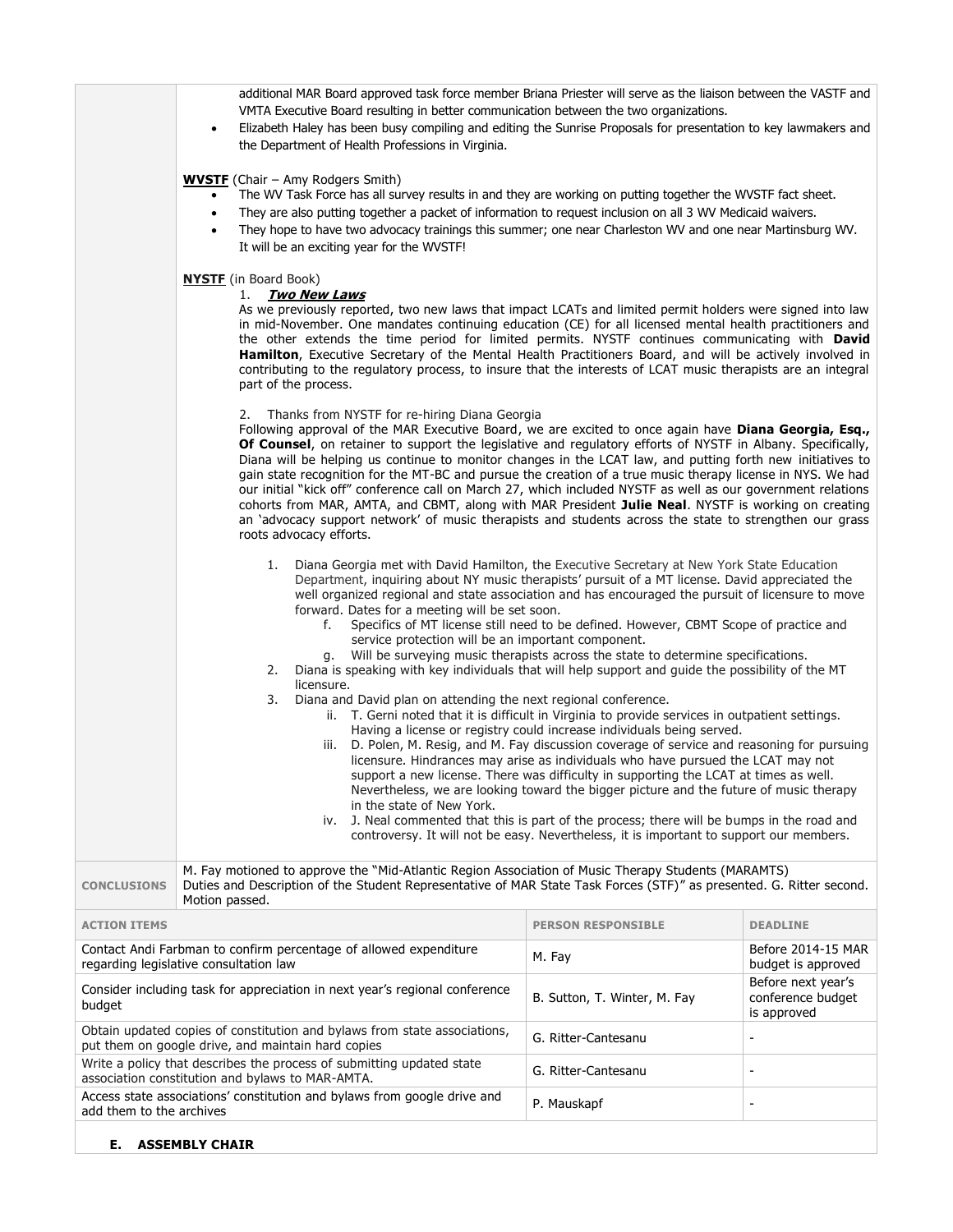|                                                                                                                                                                                                                                     | Report is in board book.                                                                                                                                                                                                                                                                                                                                                                                                                                                                                                                                                                                      |                           |                 |  |  |
|-------------------------------------------------------------------------------------------------------------------------------------------------------------------------------------------------------------------------------------|---------------------------------------------------------------------------------------------------------------------------------------------------------------------------------------------------------------------------------------------------------------------------------------------------------------------------------------------------------------------------------------------------------------------------------------------------------------------------------------------------------------------------------------------------------------------------------------------------------------|---------------------------|-----------------|--|--|
|                                                                                                                                                                                                                                     | Report from the 2014-2015 MAR Assembly Chair<br>Respectfully submitted by Donna W. Polen, LCAT, MT-BC                                                                                                                                                                                                                                                                                                                                                                                                                                                                                                         |                           |                 |  |  |
|                                                                                                                                                                                                                                     | The 2014-2015 Assembly-Elect met once at the conference in Jacksonville, with the main business being to elect four<br>Assembly Delegates and four Alternate Delegates to the AMTA Board of Directors (BoD), and then to elect their new<br>Speaker and Assistant Speaker from the four primary delegates to the BoD. The results of that election are as follows.                                                                                                                                                                                                                                            |                           |                 |  |  |
|                                                                                                                                                                                                                                     | Assembly Delegate Representatives to the AMTA Board of Directors<br>(in alphabetical order):<br><b>Debbie Bates</b><br><b>Michael Silverman</b><br><b>Angie Snell</b><br><b>Annette Whitehead-Pleaux</b>                                                                                                                                                                                                                                                                                                                                                                                                      |                           |                 |  |  |
|                                                                                                                                                                                                                                     | Alternate Assembly Delegate Representatives to the AMTA Board of Directors<br>(in order of being called):<br><b>Blythe LaGasse</b><br>Deb Benkovitz<br><b>Piper Laird</b>                                                                                                                                                                                                                                                                                                                                                                                                                                     |                           |                 |  |  |
| <b>DISCUSSION</b>                                                                                                                                                                                                                   | <b>Mike Viega</b><br>Speaker of the Assembly:<br><b>Annette Whitehead-Pleaux</b>                                                                                                                                                                                                                                                                                                                                                                                                                                                                                                                              |                           |                 |  |  |
|                                                                                                                                                                                                                                     | <b>Assistant Speaker of the Assembly:</b><br><b>Angie Snell</b>                                                                                                                                                                                                                                                                                                                                                                                                                                                                                                                                               |                           |                 |  |  |
|                                                                                                                                                                                                                                     | The process of creating a handbook and policies for this position is underway. I will work with President Neal to insure<br>full representation of our region at the 2014 AMTA conference in Louisville this coming November.                                                                                                                                                                                                                                                                                                                                                                                 |                           |                 |  |  |
|                                                                                                                                                                                                                                     | D. Polen solicited for AMTA assembly delegate representatives:<br>а.<br>i. Asked who would consider running to be representative for AMTA board of directors.<br>1. This proved a difficult task. We had 4 alternates and 4 delegates, only 2 were<br>from our region as alternates. We need to encourage more MAR involvement.<br>It is imperative that the MAR voice is part of this position as we have such a<br>large region.<br>2. G. Rittter-Cantesanu, D. Polen, and J. Neal will encourage individuals to run for<br>AMTA assembly delegate representatives at the Seattle Washington<br>Conference. |                           |                 |  |  |
| <b>CONCLUSIONS</b>                                                                                                                                                                                                                  | None.                                                                                                                                                                                                                                                                                                                                                                                                                                                                                                                                                                                                         |                           |                 |  |  |
| <b>ACTION ITEMS</b>                                                                                                                                                                                                                 |                                                                                                                                                                                                                                                                                                                                                                                                                                                                                                                                                                                                               | <b>PERSON RESPONSIBLE</b> | <b>DEADLINE</b> |  |  |
|                                                                                                                                                                                                                                     | Create handbook and policies for the assembly chair position.                                                                                                                                                                                                                                                                                                                                                                                                                                                                                                                                                 | D. Polen, J. Neal         | $\blacksquare$  |  |  |
| Encourage individuals to run for AMTA assembly delegate representatives<br>G. Rittter-Cantesanu, D. Polen,<br>Before and during<br>at the Seattle Washington Conference.<br>and J. Neal<br>the AMTA<br>conference in<br>Seattle, WA |                                                                                                                                                                                                                                                                                                                                                                                                                                                                                                                                                                                                               |                           |                 |  |  |
| <b>F. STUDENT AFFAIRS ADVISOR</b>                                                                                                                                                                                                   |                                                                                                                                                                                                                                                                                                                                                                                                                                                                                                                                                                                                               |                           |                 |  |  |
| <b>CONIO LORETTO &amp; MEAGHAN BAKEY</b><br>Report in Board Book                                                                                                                                                                    |                                                                                                                                                                                                                                                                                                                                                                                                                                                                                                                                                                                                               |                           |                 |  |  |
| <b>DISCUSSION</b>                                                                                                                                                                                                                   | 2013 - 2014 SCHOLARSHIPS<br>а.<br>MARAMTS is pleased to announce the recipients of the sophomore, junior and graduate scholarships. The<br>recipients were selected through a blind review by a team of student judges from around the region. The<br>recipients each receive complimentary student membership to AMTA and free registration for this year's MAR<br>Conference.                                                                                                                                                                                                                               |                           |                 |  |  |
|                                                                                                                                                                                                                                     | Congratulations to                                                                                                                                                                                                                                                                                                                                                                                                                                                                                                                                                                                            |                           |                 |  |  |
|                                                                                                                                                                                                                                     | SOPHOMORE SCHOLARSHIP<br>Victoria Gac, Nazareth College<br>Susan Dalessandro, Slippery Rock University                                                                                                                                                                                                                                                                                                                                                                                                                                                                                                        |                           |                 |  |  |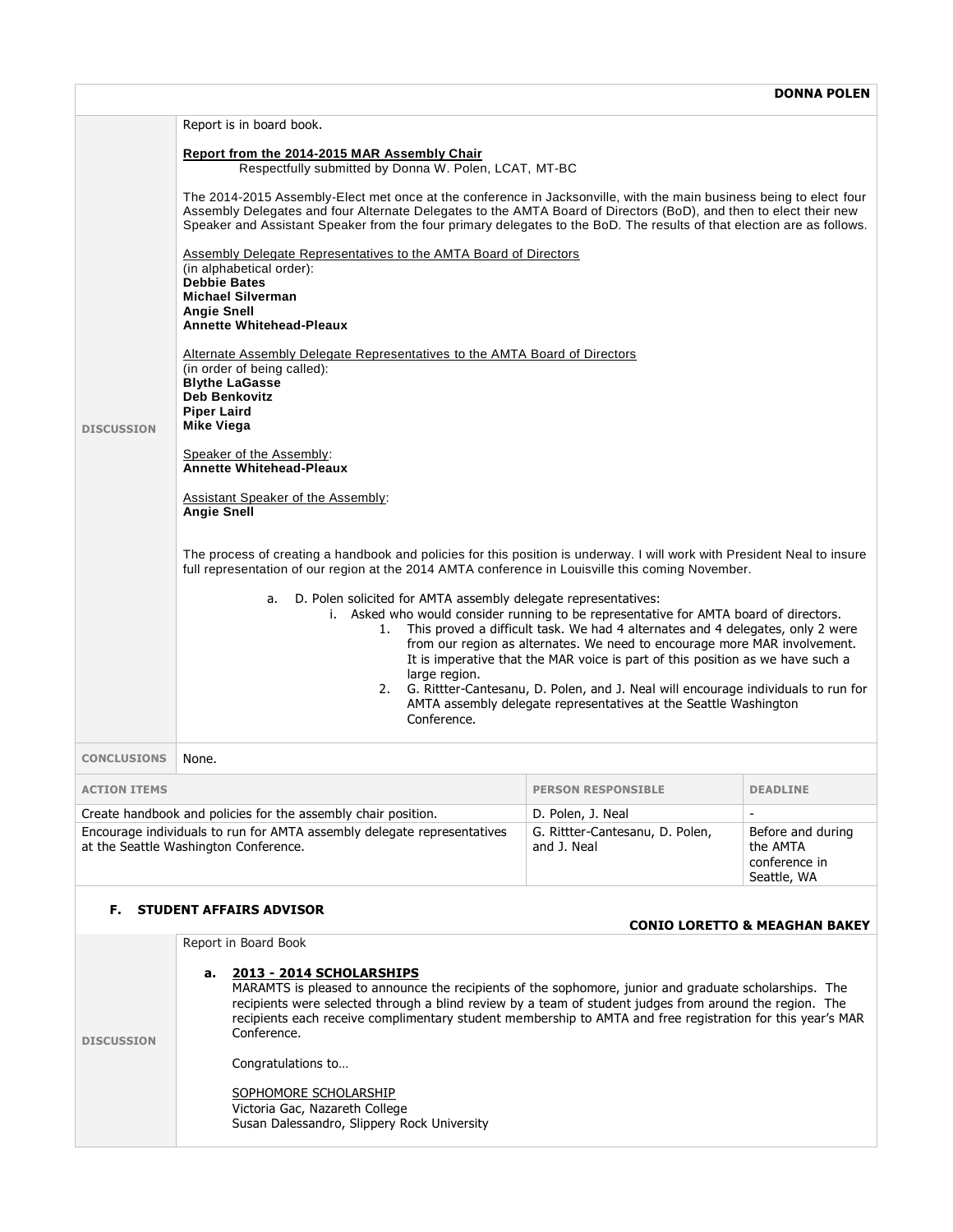|                     | b.    | <b>JUNIOR SCHOLARSHIP</b><br>Diana Abourafeh, Molloy College<br>Rachel Reed, Slippery Rock University<br><b>GRADUATE SCHOLARSHIP</b><br>Samantha Knapp, Immaculata University<br>The recipients of the MUSIC THERAPY CLUB AWARD and the JENNY SHINN MEMORIAL SCHOLARHSIP will be<br>announced during the awards ceremony at the MAR Conference in Buffalo.<br><b>FUNDRAISING</b>                                                                                                                                                                                                   |                           |                 |
|---------------------|-------|------------------------------------------------------------------------------------------------------------------------------------------------------------------------------------------------------------------------------------------------------------------------------------------------------------------------------------------------------------------------------------------------------------------------------------------------------------------------------------------------------------------------------------------------------------------------------------|---------------------------|-----------------|
|                     |       | MARAMTS will be selling two items at this year's MAR conference. Conference attendees will have the<br>opportunity to purchase lanyards or bumper stickers that promote Music Therapy. Items from previous<br>fundraisers will also be available, including water bottles and coffee mugs. For more information, please<br>contact MARAMTS treasurer Brooke Pantalena at MARAMTStreasurer@gmail.com.                                                                                                                                                                               |                           |                 |
|                     |       | i.<br><b>CANNING PROJECT</b><br>During this year's conference, the MARAMTS Canning Project will collect donations for the Fender<br>Music Foundation. Adding a new twist to this year's project, individual universities will be collecting<br>monies from conference attendees during conference breaks. All the students at the conference<br>from the university that collects the most money will receive a prize during the student business<br>meeting. For more details, contact Kayla McNamara at MARAMTSgovrelations@gmail.com.                                           |                           |                 |
|                     | c.    | <b>FORUM FOR STUDENTS</b><br>An exciting new opportunity is being introduced to this year's MAR Conference for our region's students. A<br>panel of Music Therapists at different stages of their careers, from internship to retirement (and everywhere<br>in between), will be on hand to answer questions from students regarding their experiences in our field. We<br>hope this forum will be both informative and inspirational for students as they prepare to navigate the<br>professional world. For more information, contact Conio Loretto at MARAMTSadvisor@gmail.com. |                           |                 |
|                     | d.    | <b>GRADUATE STUDENT COMMITTEE</b><br>Initial contact was made with graduate students in the region to form a committee dedicated to assessing the<br>needs of graduate students and determining how MARAMTS might better serve their needs. It will be<br>recommended that this continue into the coming year with the newly elected Executive Board.                                                                                                                                                                                                                              |                           |                 |
|                     | e.    | <b>PASSAGES</b><br>Planning will soon begin for this Fall's PASSAGES conference. Locations are still being considered, and any<br>university or internship site interested in hosting should contact Conio at the e-mail address above. We will<br>also be looking for co-chairs for the event, one current student and one new professional. Thank you once<br>again to The Center for Discovery for hosting the last PASSAGES event, under the leadership of Ashley<br>Bonilla, MT-BC and Liz Anstead, student from SUNY Fredonia.                                               |                           |                 |
| <b>CONCLUSIONS</b>  | None. |                                                                                                                                                                                                                                                                                                                                                                                                                                                                                                                                                                                    |                           |                 |
| <b>ACTION ITEMS</b> |       |                                                                                                                                                                                                                                                                                                                                                                                                                                                                                                                                                                                    | <b>PERSON RESPONSIBLE</b> | <b>DEADLINE</b> |
| None identified.    |       |                                                                                                                                                                                                                                                                                                                                                                                                                                                                                                                                                                                    | $\sim$                    | $\blacksquare$  |

|                   | <b>G. NEWSLETTER EDITOR</b>                                                                                                                                                                                                                                                                                                                                                                                                                                                   |
|-------------------|-------------------------------------------------------------------------------------------------------------------------------------------------------------------------------------------------------------------------------------------------------------------------------------------------------------------------------------------------------------------------------------------------------------------------------------------------------------------------------|
|                   | <b>MARK AHOLA</b>                                                                                                                                                                                                                                                                                                                                                                                                                                                             |
|                   | Report in Board Book                                                                                                                                                                                                                                                                                                                                                                                                                                                          |
| <b>DISCUSSION</b> | Tuning In to Rx Music has 2388 subscribers (active contacts on Constant Contact, our social email<br>a.<br>marketing service). I again pruned the list (e.g., removed bounced emails, members who have left region,<br>updated membership list) so that it is under 2500 for cost savings.                                                                                                                                                                                    |
|                   | Here are open rates for recent issues of the newsletter. Winter – 40% with 955 unique opens (our average<br>$\mathbf{b}$ .<br>is 35% and 22.7% is nonprofit industry average) Fall - 34%; Summer - 30%; Winter - 41%; Fall 2012 - 24%.<br>Non-HTML emails are not tracked and some email reading apps do not allow us to report opens. So, actual<br>open rate is most probably higher than what is reported. Three recipients opted out, 1 because of move to<br>California. |
|                   | We will now have a Spring issue beginning 2014.<br>C.                                                                                                                                                                                                                                                                                                                                                                                                                         |
|                   | The deadline for our Spring issue is April 15. Feel free to send links, pics, video streams, etc. with your<br>d.<br>reports (send attachments of .jpgs/.gifs under 350 KB and 800 pixels if possible).                                                                                                                                                                                                                                                                       |
|                   | It was suggested to write a policy for "picture release of individuals". M. Ahola and M. Resig will work to<br>е.<br>develop this.                                                                                                                                                                                                                                                                                                                                            |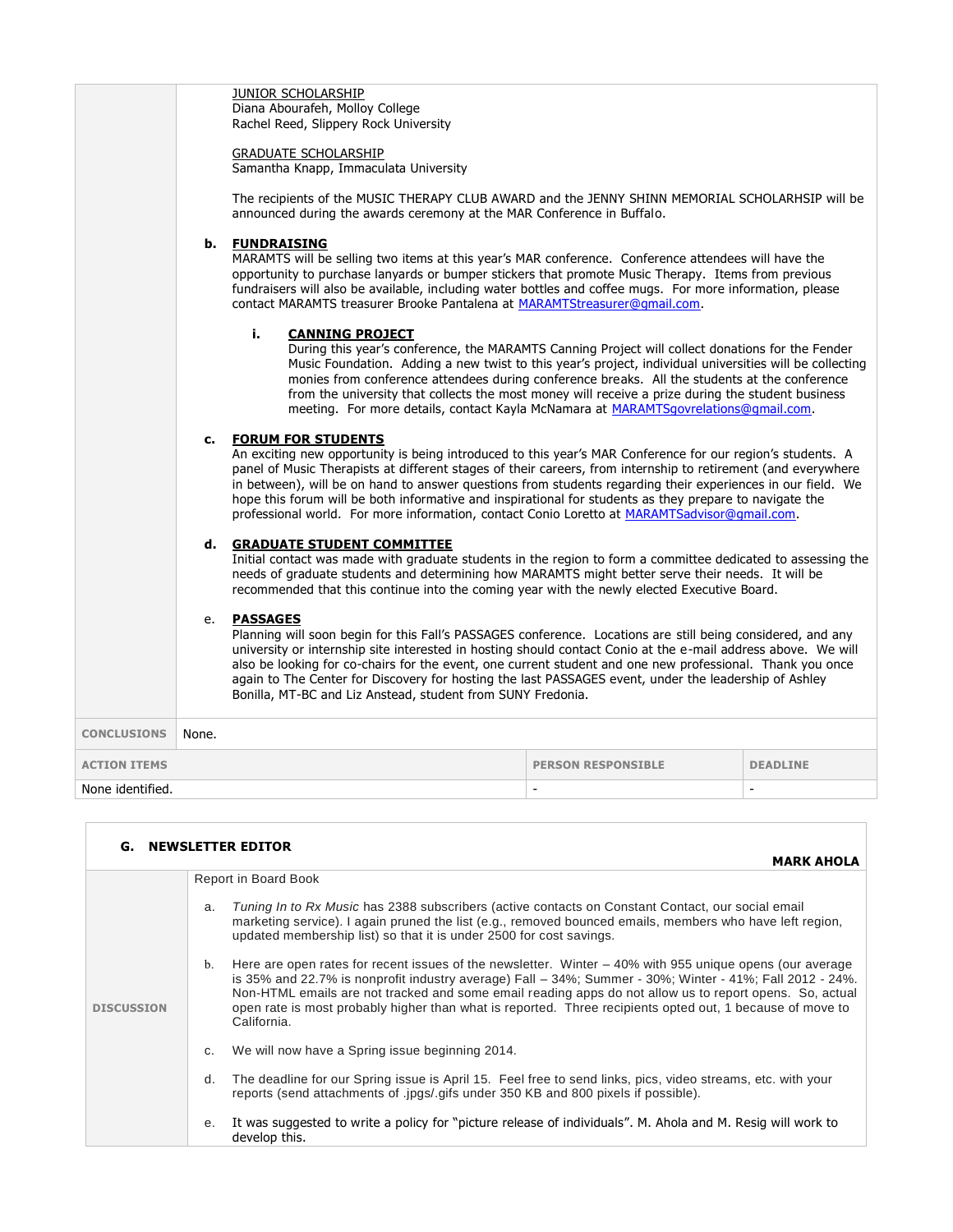|                                                                                                                            | There is a media consent statement on the back of the 2014 MAR conference program, which<br>i.<br>allows us to take pictures without getting individual consent |                           |                 |
|----------------------------------------------------------------------------------------------------------------------------|-----------------------------------------------------------------------------------------------------------------------------------------------------------------|---------------------------|-----------------|
|                                                                                                                            | J. Neal will send L. Eyre the shared executive board documents, contact information, and create an archivist email                                              |                           |                 |
| <b>CONCLUSIONS</b>                                                                                                         | None.                                                                                                                                                           |                           |                 |
| <b>ACTION ITEMS</b>                                                                                                        |                                                                                                                                                                 | <b>PERSON RESPONSIBLE</b> | <b>DEADLINE</b> |
| Write a picture release policy for the newsletter                                                                          |                                                                                                                                                                 | M. Ahola, M. Resig        |                 |
| J. Neal will send Lillian Eyre the shared executive board documents,<br>contact information, and create an archivist email |                                                                                                                                                                 | J. Neal                   | <b>ASAP</b>     |

| <b>H. PUBLIC RELATIONS</b><br><b>MEGAN RESIG</b>                                                                                                                                                              |                                                                                                                                                                                                                                                                                                                                                                                                                                                                                                                                                                                                                                                                                                                                                                                                                                                                                                                                                                                                                                                                                                                                                                                                                                                                                                                                                                                                                                                                                                                                                                                                                                                                                                                                                                          |                           |                                      |  |
|---------------------------------------------------------------------------------------------------------------------------------------------------------------------------------------------------------------|--------------------------------------------------------------------------------------------------------------------------------------------------------------------------------------------------------------------------------------------------------------------------------------------------------------------------------------------------------------------------------------------------------------------------------------------------------------------------------------------------------------------------------------------------------------------------------------------------------------------------------------------------------------------------------------------------------------------------------------------------------------------------------------------------------------------------------------------------------------------------------------------------------------------------------------------------------------------------------------------------------------------------------------------------------------------------------------------------------------------------------------------------------------------------------------------------------------------------------------------------------------------------------------------------------------------------------------------------------------------------------------------------------------------------------------------------------------------------------------------------------------------------------------------------------------------------------------------------------------------------------------------------------------------------------------------------------------------------------------------------------------------------|---------------------------|--------------------------------------|--|
|                                                                                                                                                                                                               | Report in Board Book                                                                                                                                                                                                                                                                                                                                                                                                                                                                                                                                                                                                                                                                                                                                                                                                                                                                                                                                                                                                                                                                                                                                                                                                                                                                                                                                                                                                                                                                                                                                                                                                                                                                                                                                                     |                           |                                      |  |
| <b>DISCUSSION</b>                                                                                                                                                                                             | MAR PR Committee: Public Relations welcomes Allison Vovk and Jill Lucente to the PR Committee! Both<br>a.<br>individuals have already been highly active in promoting the 2014 Regional Conference.                                                                                                                                                                                                                                                                                                                                                                                                                                                                                                                                                                                                                                                                                                                                                                                                                                                                                                                                                                                                                                                                                                                                                                                                                                                                                                                                                                                                                                                                                                                                                                      |                           |                                      |  |
|                                                                                                                                                                                                               | 2014 Regional Conference PR: Public Relations has been heavily involved with conference promotion in<br>b.<br>conjunction with the local conference planning committee. A promotional plan was developed with the PR<br>representative of the local committee and implemented in the weeks leading up to conference. The goals of the<br>promotional plan were to increase attendance as well as to increase community engagement in conference<br>activities.                                                                                                                                                                                                                                                                                                                                                                                                                                                                                                                                                                                                                                                                                                                                                                                                                                                                                                                                                                                                                                                                                                                                                                                                                                                                                                           |                           |                                      |  |
|                                                                                                                                                                                                               | <b>MAR Conference Booth:</b> Public Relations has coordinated the MAR Booth at the 2014 Regional conference in<br>c.<br>Buffalo, New York. The focus of this year's booth will be to connect with members regarding benefits of<br>membership and regional opportunities (which correlate to goals set forth by the executive board for the current<br>term).                                                                                                                                                                                                                                                                                                                                                                                                                                                                                                                                                                                                                                                                                                                                                                                                                                                                                                                                                                                                                                                                                                                                                                                                                                                                                                                                                                                                            |                           |                                      |  |
|                                                                                                                                                                                                               | d.<br><b>MAR Website Redesign:</b> The website committee continues to work towards their goal of developing a new<br>website for the region by spring of 2015. Goals, budget, design parameters have been established for the<br>project and the committee is searching for a designer who would be a good fit for our current needs.<br>v. We are looking into content managing systems, where we would redesign the website and then<br>manage it ourselves on a day to day basis. However, this will cost significantly more money than a<br>simple redesign.<br>This is a very large project and the budget is too small. We need about \$8,000-\$10,000. This could<br>vi.<br>include hosting conference registration on our own website. The website would be customized and<br>designed so that we can update the website ourselves or through Felice. It is designed to be simple.<br>This seems to be the best option. M. Resig will determine a more precise budget needed for the<br>project.<br>The FAC will meet and determine possibility of increasing website redesign budget.<br>1.<br>Several board members encouraged this option as the redesign company is local to the PR and tech<br>vii.<br>chair's locale, their portfolio is exceptional, and in the long run it would be easily managed day to day<br>and easy to navigate.<br>J. Neal commented that one downfall to social media is not having face to face communication, and<br>viii.<br>not knowing what each other looks like. A proper website would allow us to put executive board and<br>committee member's faces on the site. This would allow members to see our faces and know who<br>they can contact. She will bring up EB and committee chair members on stage during opening |                           |                                      |  |
|                                                                                                                                                                                                               | ceremonies, so members can see our faces.<br>B. Carroll-Lemchak stated that we may be able to move funds within this fiscal year to allow for a<br>ix.<br>more expedited process. The Financial Advisory Committee will meet and see where funds can come<br>from, then call for a vote from the board.                                                                                                                                                                                                                                                                                                                                                                                                                                                                                                                                                                                                                                                                                                                                                                                                                                                                                                                                                                                                                                                                                                                                                                                                                                                                                                                                                                                                                                                                  |                           |                                      |  |
| <b>CONCLUSIONS</b>                                                                                                                                                                                            | None.                                                                                                                                                                                                                                                                                                                                                                                                                                                                                                                                                                                                                                                                                                                                                                                                                                                                                                                                                                                                                                                                                                                                                                                                                                                                                                                                                                                                                                                                                                                                                                                                                                                                                                                                                                    |                           |                                      |  |
| <b>ACTION ITEMS</b>                                                                                                                                                                                           |                                                                                                                                                                                                                                                                                                                                                                                                                                                                                                                                                                                                                                                                                                                                                                                                                                                                                                                                                                                                                                                                                                                                                                                                                                                                                                                                                                                                                                                                                                                                                                                                                                                                                                                                                                          | <b>PERSON RESPONSIBLE</b> | <b>DEADLINE</b>                      |  |
| Determine a more precise budget needed for the website redesign project.                                                                                                                                      |                                                                                                                                                                                                                                                                                                                                                                                                                                                                                                                                                                                                                                                                                                                                                                                                                                                                                                                                                                                                                                                                                                                                                                                                                                                                                                                                                                                                                                                                                                                                                                                                                                                                                                                                                                          | M. Resig                  | Before 2014-15<br>budget is approved |  |
| Financial advisory committee (FAC) will meet and determine where<br>B. Carroll-Lemchak, FAC<br><b>ASAP</b><br>funds can come from for the website redesign, then call for a vote<br>from the executive board. |                                                                                                                                                                                                                                                                                                                                                                                                                                                                                                                                                                                                                                                                                                                                                                                                                                                                                                                                                                                                                                                                                                                                                                                                                                                                                                                                                                                                                                                                                                                                                                                                                                                                                                                                                                          |                           |                                      |  |
| <b>III. NEW BUSINESS</b><br>A. STATE ASSOCATIONS                                                                                                                                                              |                                                                                                                                                                                                                                                                                                                                                                                                                                                                                                                                                                                                                                                                                                                                                                                                                                                                                                                                                                                                                                                                                                                                                                                                                                                                                                                                                                                                                                                                                                                                                                                                                                                                                                                                                                          |                           |                                      |  |